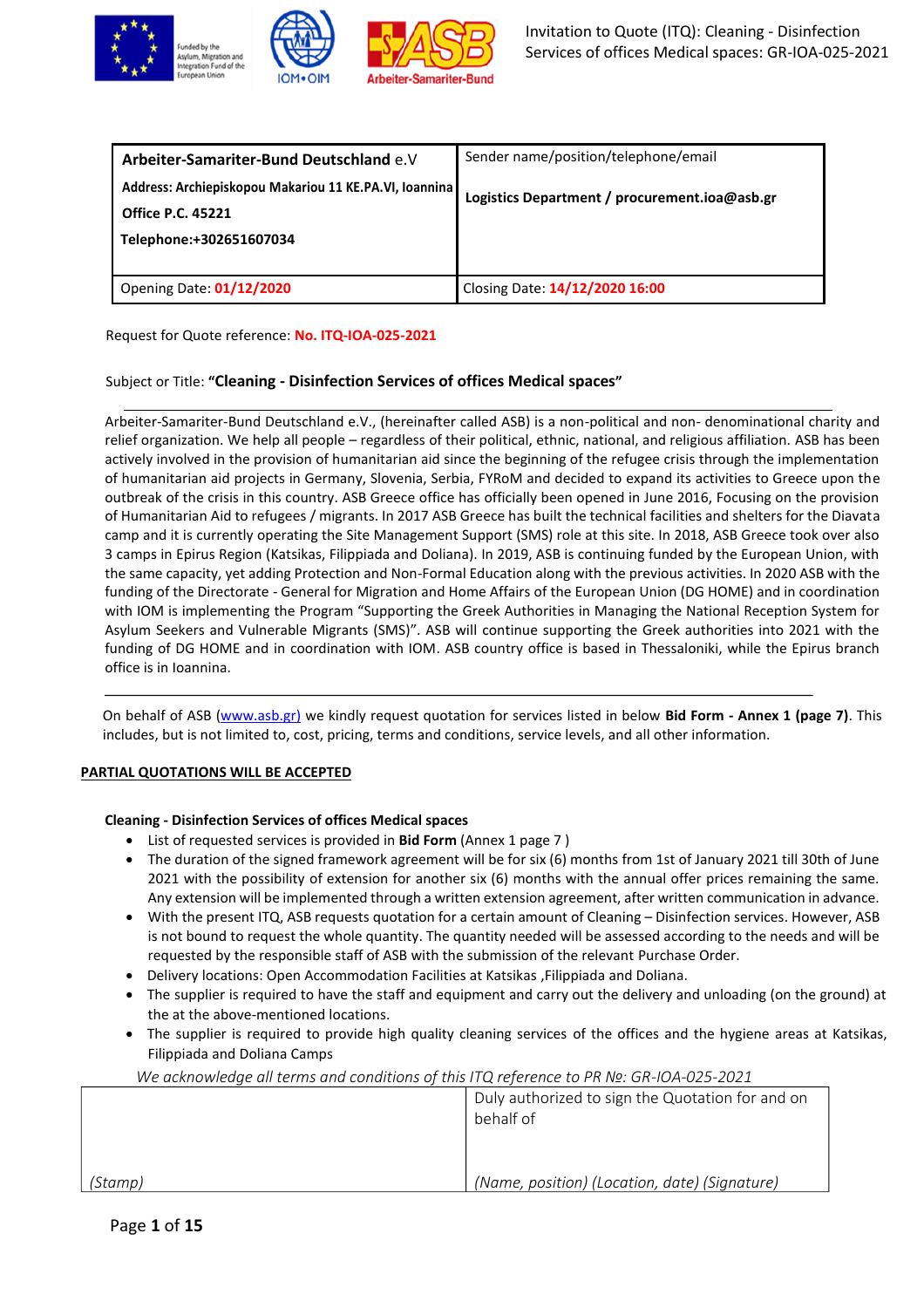





- The supplier is required to provide all the cleaning/disinfection products and the needed equipment for the performance of quality services.
- The suppliers' staff members are required, during security incidents, to follow the ASB Safety and Security SoP under the instructions of the local security focal person.
- The interested is advised to visit the camp before submitting the offer in order to understand the space, dimensions and working conditions.
- The contractor will offer the services following all the prevention measures against COVID-19. In case of a COVID-19 positive case at camps the services will continue.

# **2. Questions/Clarifications Request:**

Should you have questions about this request for quote, please contact us via e-mail a[t procurement.ioa@asb.gr.](mailto:procurement.ioa@asb.gr)

- **3. Request for Quotation – Administration Response Deadline:**
- Quotations must be provided as **hardcopies in sealed envelope** at ASB Branch Office Located at Archiepiskopou Makariou 11, KE.PA.VI, 45221 Ioannina, Greece by **Monday 14/12/2020, 16:00 p.m**. EET Eastern European Time

### **DO NOT USE YOUR OWN INDIVIDUAL FORMS**

- Quotations received after the stated deadline are considered invalid.
- Quotations received through other means, are also considered invalid.

### **4. Source Selection Criteria:**

Based on the **Lowest Price Technically Acceptable Source Selection Process**, an award will be made to the Bidder submitting the lowest evaluated price that meets or exceeds the technical acceptability standards while respecting determined delivery timelines.

### **5. Delivery location and Terms**

The requested services must be delivered at the Open Accommodation Facilities at Katsikas, Filippiada and Doliana, upon signing the Purchase order.

### **6. Essential Qualifications**

- A registered company or companies.
- Not blacklisted according to EU-UN restrictive measures.
- Fulfilled obligations related to payment of social security and taxes.
- Not bankrupted or in the process of going bankrupt.
- Not been convicted for an offense concerning professional conduct.
- Not been guilty of grave professional misconduct (proven by any means which the contracting authorities can justify).
- Not been guilty of serious misinterpretation in supplying information.
- Not in a situation of conflict or potential conflict of interest with ASB Greece.
- Not declared a serious fault of implementation owing to a breach of our contractual obligations.
- Not employ personnel below the legal working age.
- Provide basic social rights and fair working conditions to our employees.
- Not on any list of sanctioned parties issued by the United States Government, United Nations and European Union.

| The acknowledge all terms and conditions of this ITQ reference to PR Nº. GR-IOA-025-2021 |                                               |  |
|------------------------------------------------------------------------------------------|-----------------------------------------------|--|
| Duly authorized to sign the Quotation for and on                                         |                                               |  |
|                                                                                          | behalf of                                     |  |
|                                                                                          |                                               |  |
|                                                                                          |                                               |  |
| (Stamp)                                                                                  | (Name, position) (Location, date) (Signature) |  |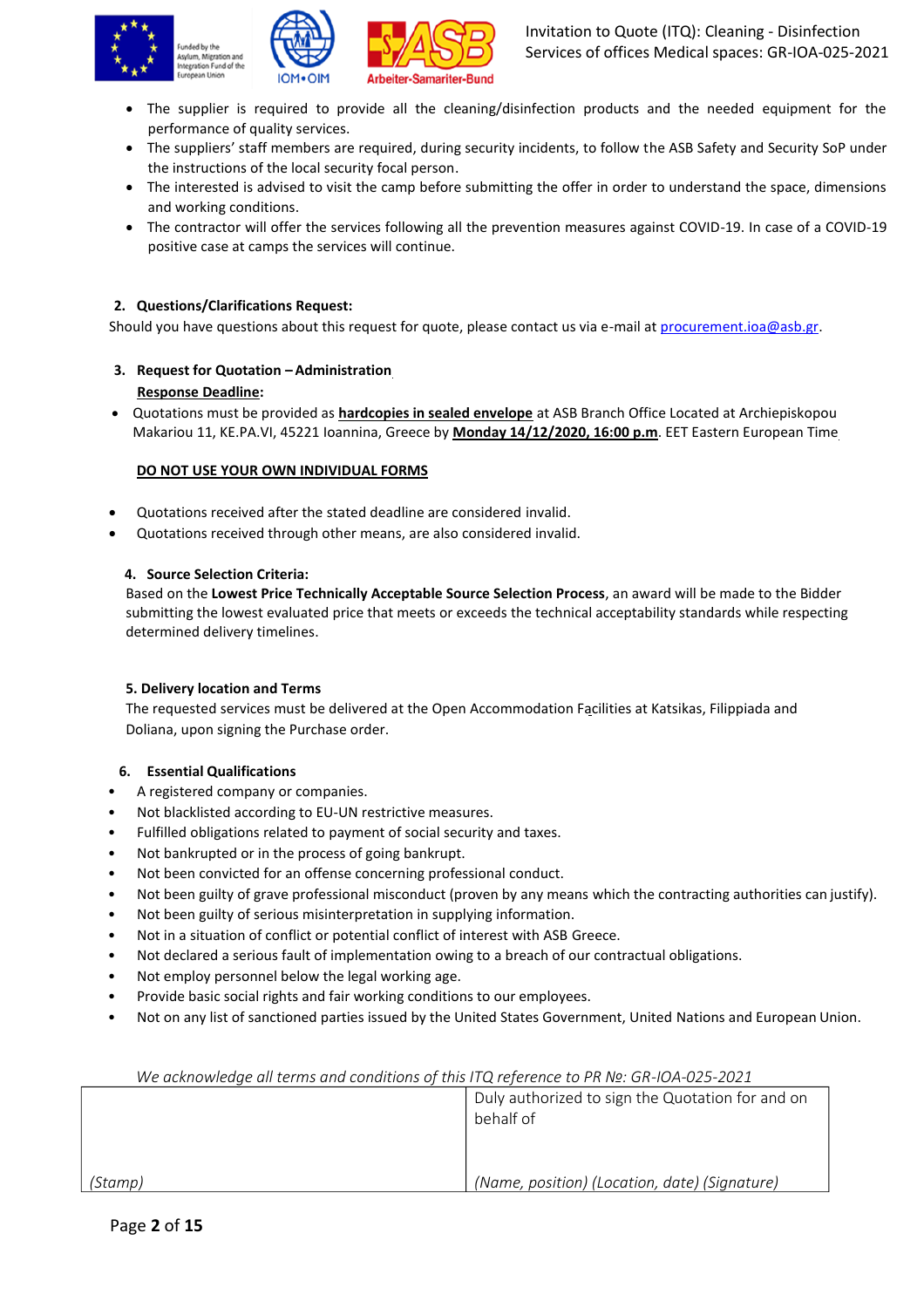





# **7. Quotation Validity:**

- The Quotation should be **valid for ninety (90) calendar days** from the ITQ due date. If this is not possible, please quote your best quote validity timeframe.
- The Quotation includes, but is not limited to cost, pricing, terms and conditions, service levels, and all other information. If your company is awarded the contract, all information in the ITQ and negotiation process is contractually binding.

# **8. Submission instructions:**

- **8.1 Quotations must be submitted:**
- **as hardcopies in sealed envelope** at ASB Branch Office Located at Archiepiskopou Makariou 11, KE.PA.VI, 45221,  $a_{\cdot}$ Ioannina
- **Financial bid** shall be submitted through **bid form (Annex 1 attached, page 7)**.
- **Deadline** for submission is **Monday 14 th of December, 16:00** EET Eastern European Time.  $c_{\rm c}$
- d. Please use this Document ITQ to submit your bid. The document must be signed and stamped at the end of each page in Pdf (pages 30).
- The above email address is inclusive, submission to any other email address, deems quotation as invalid.
- Incomplete offers will not be considered.
- Offers submitted through other method will not be considered.

# **8.2 To be eligible, Quotations must include:**

- 1. **Acceptance of all terms and conditions of this ITQ by signing each page (30 pages)** / Αποδοχή των όρων του παρόντος εγγράφου υπογράφοντας κάθε σελίδα (σελίδες 30)
- 2. **Tax free certificate./** Φορολογική ενημερότητα.
- 3. **Social insurance free certificate./** Ασφαλιστική ενημερότητα.

# **9. As a minimum, offers must show:**

- The ITQ reference number.
- The name, addresses (street, email, other), and telephone number of the Bidder.

# **10. General Conditions**

- Individual businesses, as well as group of individual businesses represented by one business are eligible to apply.
- All Applicants will receive identical documents: No applicant should add, omit, or change any item, term or condition on original papers (Applicants who do not comply, will be disqualified).
- All prices must include all Taxes and shipping/delivery cost. ASB shall not be charged on any other basis than the ordered quantity and the unit prices of described services.
- If Applicants have any additional requests and conditions, these shall be stipulated in a separate letter accompanying their application.
- Each applicant may make one application only, either as an independent entity or as part of a group Applications shall be made in writing, with prices calculated in Euro only, and be inclusive of all taxes and shipping costs.
- Applicants cannot apply if they:
	- Are not registered companies.
	- Are not registered for each operation they intend to provide (Chamber of Commerce codes).

|         | Duly authorized to sign the Quotation for and on<br>behalf of |
|---------|---------------------------------------------------------------|
|         |                                                               |
| (Stamp) | (Name, position) (Location, date) (Signature)                 |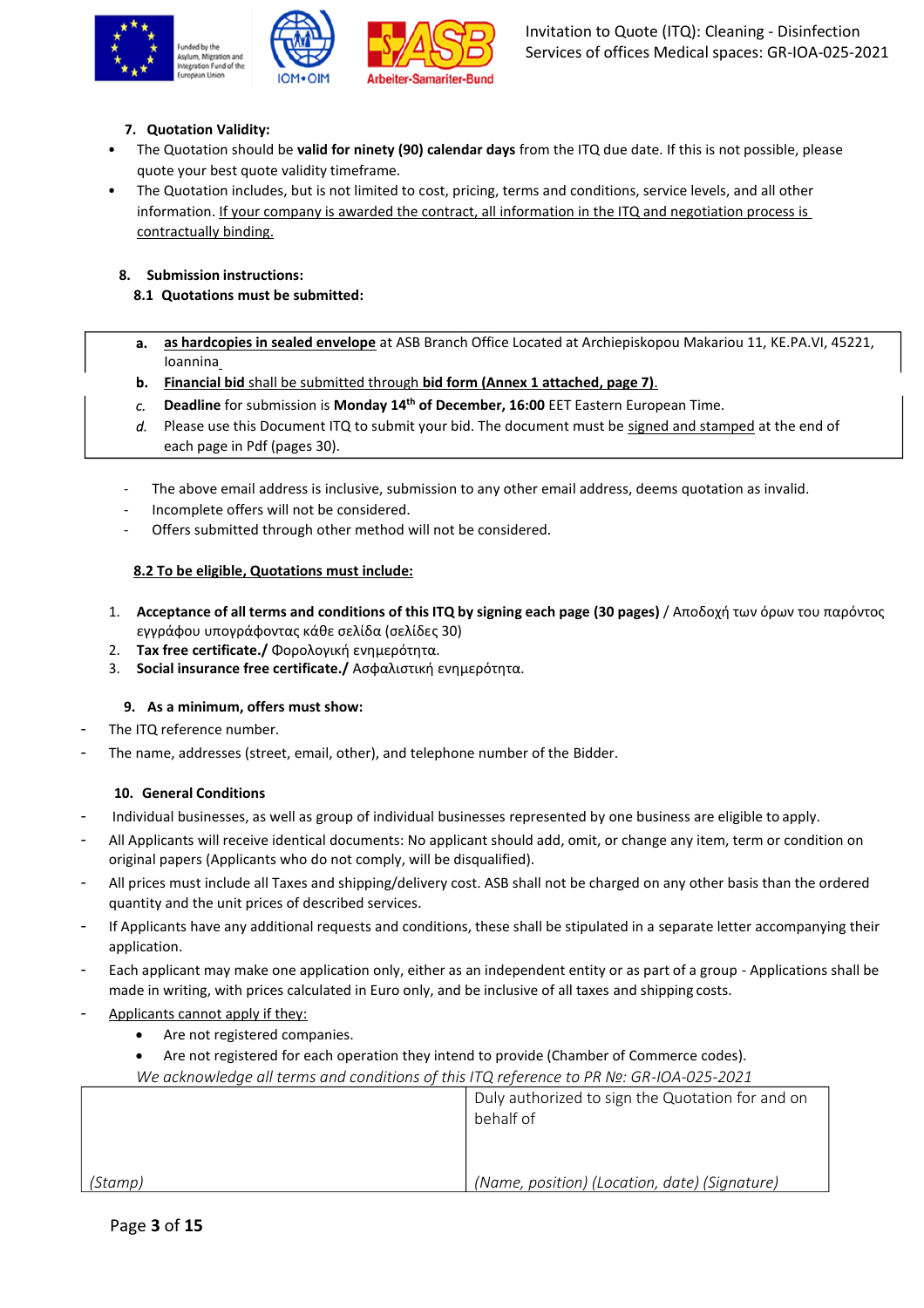





- Are bankrupted or in the process of going bankrupt.
- Have been convicted for an offense concerning professional conduct.
- Have been guilty of grave professional misconduct (proven by any means which the contracting authorities can justify).
- Have not fulfilled obligations related to payment of social security and taxes.
- Are guilty of serious misinterpretation in supplying information.
- Are in situations of conflict or potential conflict of interest with ASB.
- Were declared at serious fault of implementation owing to a breach of their contractual obligations.

# **11. Price offer**

You will find in the attached **Bid Form** (Annex 1) the specifications of the request for which your company is required to bid for:

- Unit Price must include any discount terms.
- Price in Euro.
- All transportation costs and/or other admin costs shall be included in the offer.

# **12. Payment Terms**

ASB intends to award a Framework Agreement as a result of this ITQ with payment terms being ten (10) working days from issuing the invoice and Service Received Note (SCN) signed by authorized ASB staff, at the location specified. The Supplier must submit to ASB a copy of all the necessary documents and certifications required for the provision of the requested products according to Greek regulations and European directives (invoice, waybill).

If any deviation on the above requested payment terms, please indicate otherwise.

# **13. Quality control Defects; Warranty; Misc.**

- a) ASB has the right to inspect and test all supplies, equipment and services quantity and quality of delivery called for by the Contract, to the extent practicable, at all places and times, including the period of manufacture, seller's warehouse and in any event before acceptance. ASB GREECE shall perform inspections and tests in a manner that will not unduly delay the work. ASB assumes no contractual obligation to perform any inspection and test for the benefit of the Contractor.
- b) ASB shall inspect the services upon their delivery (if different not agreed) and provide written notice to Contractor as to any defects, non-conformities, or issues in Contractor's performance of its Contract obligations.
- c) ASB shall not be obliged to buy or pay for, and ASB may at any time after delivery reject, all or any part of a given delivery of goods and services that ASB determines does not conform to the Contract, is defective in material or workmanship, or are otherwise not in conformity with the specifications in Contract. To the extent practicable, ASB will provide the reasons for rejecting said goods in writing.
- d) Contractor is exclusively liable for any defects in the services by Contractor, its agents, representatives, or subcontractors. Contractor hereby agrees to indemnify ASB for any losses, damages or claims of any kind arising from such defects.
- e) No rights or obligations under any agreement with ASB may be assigned or subcontracted to any third party, unless such assignment is pursuant to ASB' written consent.
- f) Ifservices are being procured, Contractorshallmake delivery to the specified destination by the due date stated or as otherwise agreed in writing by both parties. Any such stated due date is of the essence and the Contractorshall notify Arbeiter Samariter Bund promptly if it anticipates that delivery will not be on time.

Contractor shall incur all costs related to unauthorized early delivery or any late delivery.

| We acknowledge all terms and conditions of this ITQ reference to PR Nº: GR-IOA-025-2021 |                                                               |  |
|-----------------------------------------------------------------------------------------|---------------------------------------------------------------|--|
|                                                                                         | Duly authorized to sign the Quotation for and on<br>behalf of |  |
|                                                                                         |                                                               |  |
| (Stamp)                                                                                 | (Name, position) (Location, date) (Signature)                 |  |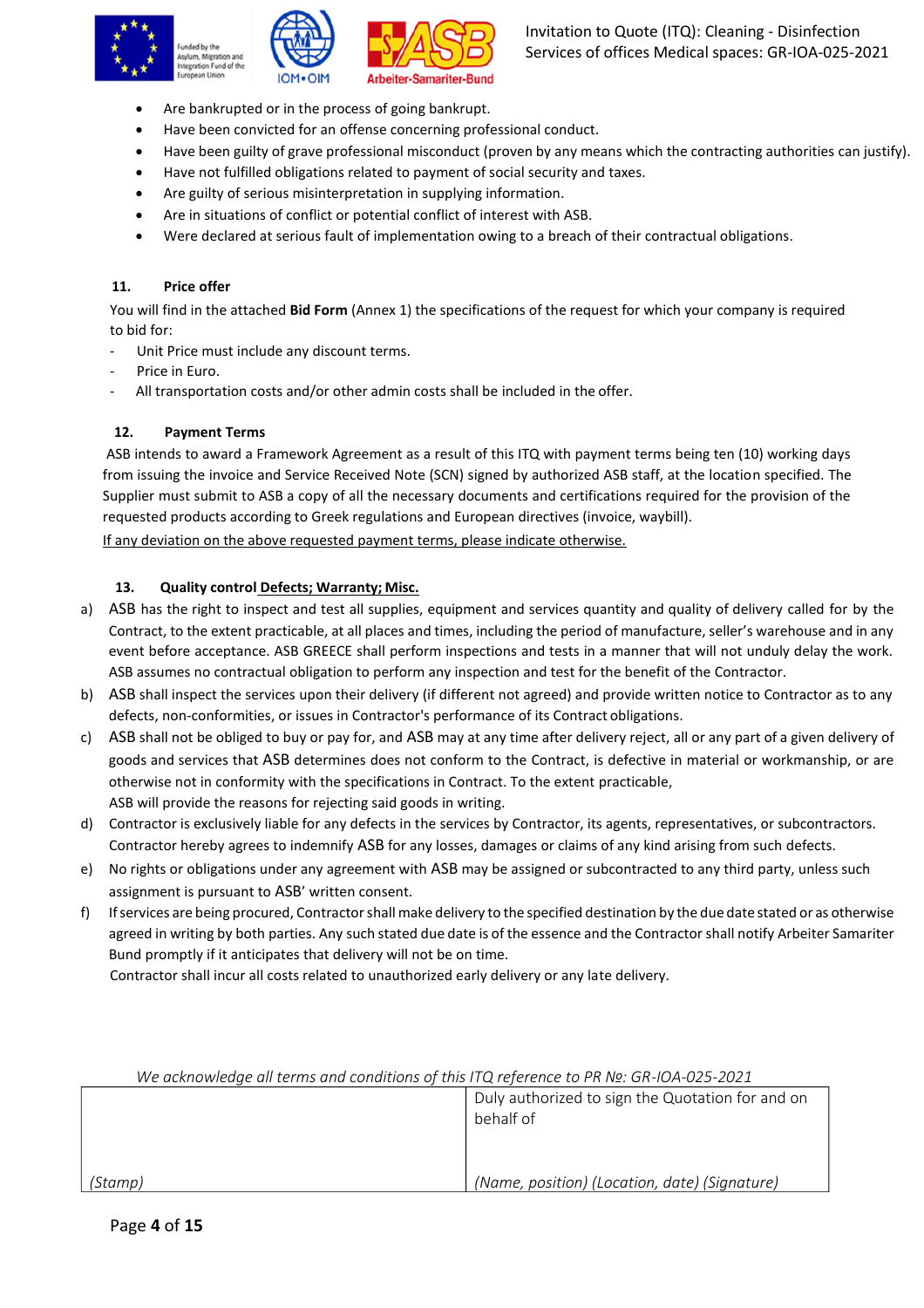



# **14. Terms and Conditions**

Issuance of this ITQ does not constitute an award commitment on the part of the Arbeiter- Samariter-Bund, nor does it commit ASB to pay for costs incurred in the preparation and submission of a bid.

By submitting the valid offer to this ITQ you accept to adhere to ITQ and Terms/Conditions. ASB may contact bidders to confirm contact person, address, bid amount and to confirm that the bid was submitted for this solicitation.

# **15. False Statements in the Bid**

Bidders must provide full, accurate and complete information as required by this solicitation and its attachments. False statements in bids constitutes grounds for immediate termination of the agreement with vendor. Arbeiter-Samariter-Bund takes fraud, misstatements, falsification, manipulation, alteration of facts and/or documents very seriously and has a zero-tolerance policy and may choose to take legal action in case of misrepresented disclosures by Contractors.

# **16. Conflict of Interest Disclosure**

Bidders must provide disclosure of any past, present or future relationships with any parties associated with the issuance, review or management of this solicitation and anticipated award. Failure to provide full and open disclosure may result in ASB having to reevaluate the selection of a potential Bidder.

# **17. Right to Select/Reject**

ASB reserves the right to select and negotiate with those firms it determines, in its sole discretion, to be qualified for competitive proposals and to terminate negotiations without incurring any liability. Arbeiter- Samariter-Bund also reserves the right to reject any or all proposals received without explanation.

# **18. Reserved Rights**

All ITQ responses become the property of ASB and ASB in its sole reserves the right discretion to:

- To disqualify any offer based on Bidder's failure to follow solicitation instructions.
- To waive any deviations by Bidder from the requirements of this solicitation that in

ASB's opinion is considered not to be material defects requiring rejection or disqualification or where such a waiver will promote increased competition.

- Extend the time for submission of all ITQ responses after notification to all Bidders.
- Terminate or modify the ITQ process at any time and re-issue the ITQ to whomever ASB deems appropriate.
- Issue an award based on the initial evaluation of offers without discussion.
- Award only part of the activities in the solicitation or issue multiple awards based on solicitation activities.

| We acknowledge all terms and conditions of this ITQ reference to PR Nº: GR-IOA-025-2021 |                                                               |  |
|-----------------------------------------------------------------------------------------|---------------------------------------------------------------|--|
|                                                                                         | Duly authorized to sign the Quotation for and on<br>behalf of |  |
| (Stamp)                                                                                 | (Name, position) (Location, date) (Signature)                 |  |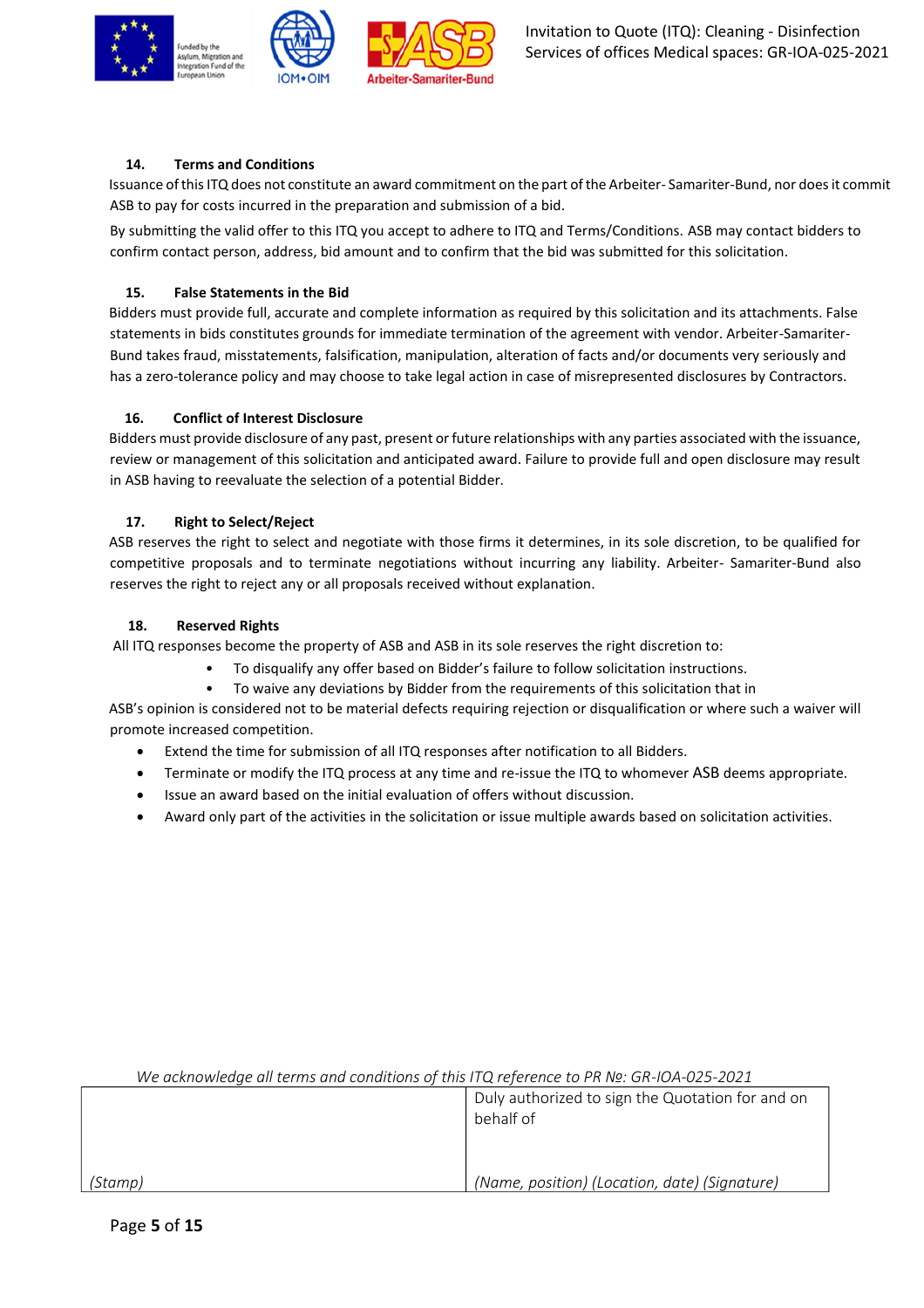





# **Annex 1 - Bid Form**

| LOT                                                  | <b>Description &amp;</b><br><b>Specifications</b>                                           | Unit of<br><b>Measurement</b>                 | Requested<br><b>Quantity of</b><br><b>Units</b> | <b>Cost per Unit of</b><br><b>Measurement</b><br>without VAT<br>$(\epsilon)$ | <b>Total Cost per</b><br><b>Quantity of</b><br><b>Units without</b><br><b>VAT</b><br>$(\epsilon)$ |
|------------------------------------------------------|---------------------------------------------------------------------------------------------|-----------------------------------------------|-------------------------------------------------|------------------------------------------------------------------------------|---------------------------------------------------------------------------------------------------|
| $\mathbf{1}$                                         | Cleaning Services at Katsikas<br>camp (offices, medical spaces,<br>hygiene facilities)      | service/month                                 | 12                                              |                                                                              |                                                                                                   |
| $\overline{2}$                                       | <b>Cleaning Services at Katsikas</b><br>camp (on demand) for the<br>spaces described on SOW | m <sub>2</sub>                                | 5.000                                           |                                                                              |                                                                                                   |
| TOTAL COST FOR LOT KATSIKAS WITHOUT VAT $(\epsilon)$ |                                                                                             |                                               |                                                 |                                                                              |                                                                                                   |
| $\mathbf{1}$                                         | Cleaning Services at Filippiada<br>camp(offices, medical spaces,<br>hygiene facilities)     | service/month                                 | 12                                              |                                                                              |                                                                                                   |
| $\overline{2}$                                       | Cleaning Services at Filippiada<br>camp (on demand) for the<br>spaces described on SOW      | m <sub>2</sub>                                | 5.000                                           |                                                                              |                                                                                                   |
|                                                      |                                                                                             | TOTAL COST FOR LOT FILIPPIADA WITHOUT VAT (€) |                                                 |                                                                              |                                                                                                   |
| $\mathbf{1}$                                         | Cleaning Services at Doliana<br>camp(offices, medical<br>spaces, hygiene facilities)        | service/month                                 | 12                                              |                                                                              |                                                                                                   |
| 2                                                    | Cleaning Services at Doliana<br>camp (on demand) for the<br>spaces described on SOW         | m2                                            | 5.000                                           |                                                                              |                                                                                                   |
|                                                      | TOTAL COST FOR LOT DOLIANA WITHOUT VAT $(\epsilon)$                                         |                                               |                                                 |                                                                              |                                                                                                   |
|                                                      | Total Cost without VAT $(\epsilon)$                                                         |                                               |                                                 |                                                                              |                                                                                                   |

| We acknowledge all terms and conditions of this ITQ reference to PR Nº: GR-IOA-025-2021 |  |
|-----------------------------------------------------------------------------------------|--|
|-----------------------------------------------------------------------------------------|--|

|         | Duly authorized to sign the Quotation for and on<br>behalf of |  |
|---------|---------------------------------------------------------------|--|
| (Stamp) | (Name, position) (Location, date) (Signature)                 |  |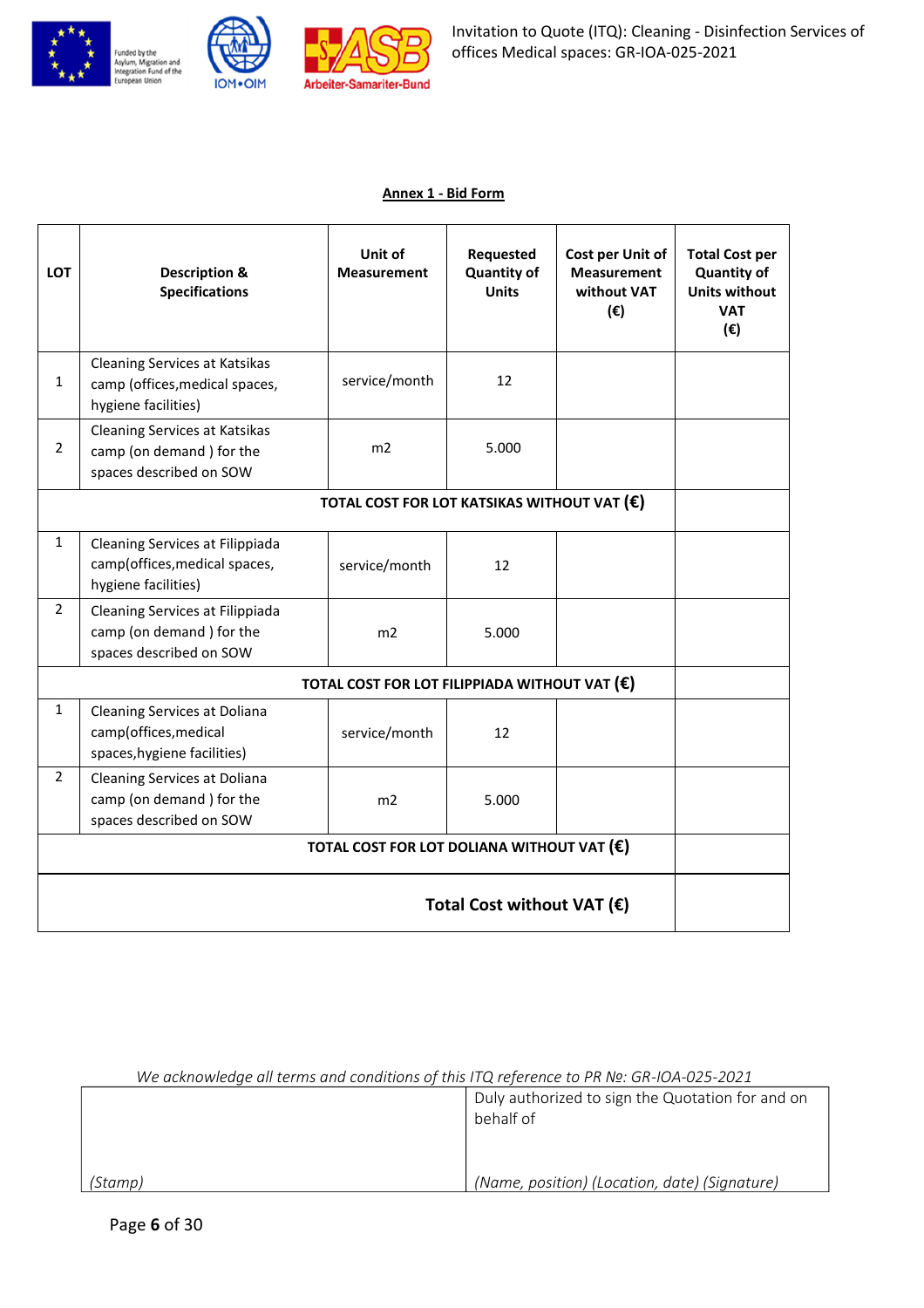





#### **Annex 2 – Privacy statement for Procurement**

# **Privacy statement for processing of personal data within the implementation of the public procurement procedures organized by ASB Greece**

The processing of personal data by the ASB Greece for the purpose of implementing procurement procedures is subject to Regulation (EU) 2016/679 ('the Regulation' or 'the GDPR'). This is a specific privacy notice on personal data protection in relation to the processing of information by ASB Greece<sup>1</sup> as part of a public procurement exercise in order to evaluate the proposals received in response to a call for quotation/tender referring to exclusion and award criteria set out in the Invitation to Tender (ITT) documents or Invitation to Quote (ITQ) documents and to award the contract to the best candidate who meets minimum standards required and submits the most economically advantageous quotation/tender in terms of quality/price evaluation.

<sup>1</sup> When on occasion ASB Greece commissions a third party, such as a consultant to assist with the procurement process their appointment will be subject to contractual obligations including confidentiality and data protection in respect of processing personal information. When ASB Greece collaborates with other Authorities or Shared Service providers for joint procurements, all parties involved in the process will be subject to the same confidentiality and data protection obligations as laid out in this Privacy Notice.

### **Controller**

ASB Greece processes personal data in accordance with Data Protection Legislation namely the GDPR and any applicable national implementing Laws as amended from time to time. Procurement processing operations are under the responsibility of the Controller, ASB Greece.

### **Description of processing operations and recipients**

ASB Greece organizes and launches procurement procedures through calls for tender. The largest part of tendering procedures has been either low value negotiated procedures or open tendering procedures. ASB Greece may decide to launch restricted procedures, if needed. Those calls involve evaluation of submitted offers which are sent by bidders according to a set of criteria.

In principle, ASB Greece collects the needed data on the last day for the submission of the offers. Exceptionally, those data are collected at a later stage if any document is missing.

### **Categories of personal data**

The following categories of personal data are collected from the data subject and processed:

- Name
- **Nationality**
- **Gender**
- VAT number
- Contact details
- Work experience
- **Education**
- **Trainings**
- Academic background
- Language and technical skills
- Date of birth
- Reference number of Passport or ID card
- Bank account details

|         | Duly authorized to sign the Quotation for and on<br>behalf of |
|---------|---------------------------------------------------------------|
|         |                                                               |
| (Stamp) | (Name, position) (Location, date) (Signature)                 |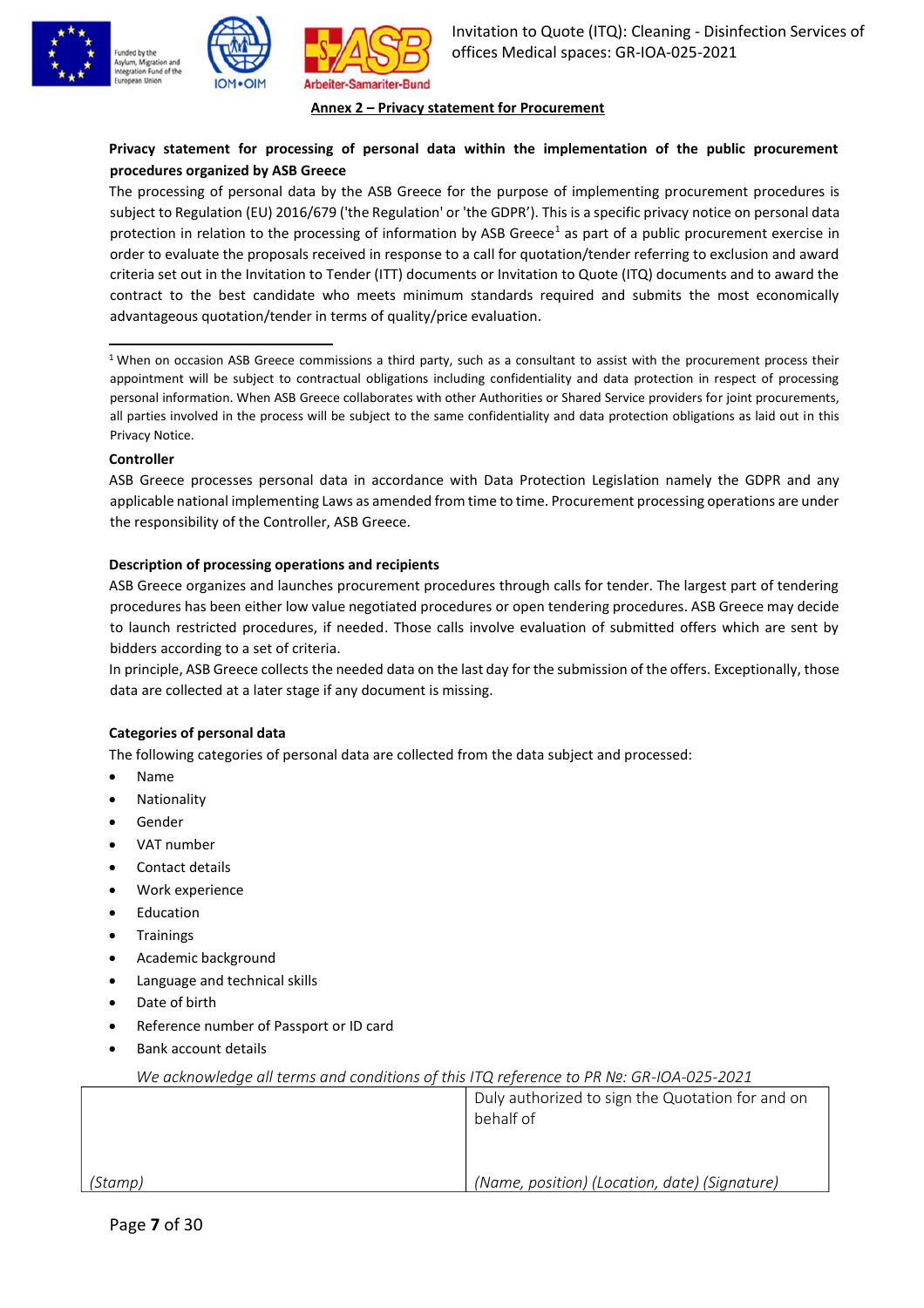





- Financial turnover/accounts
- CV's of staff proposed for the provision of the goods/services/works
- Responses to questions as set out in a Standard Selection or Suitability Questionnaire of the ITT or ITQ on such matters including (but not limited to) Professional misconduct/Criminal Activity/Criminal Record/Health and Safety Records
- Evidence of the payment of social taxes

### **Purpose**

The purpose of the processing is to use the various information in order to evaluate the proposals received in response to a call for quotation/tender referring to exclusion and award criteria as set out in the ITT or ITQ documentation and award the contract to the best candidate in terms of the most economically advantageous submission based on quality/price.

### **Recipients of personal data**

Without prejudice to a possible transmission to the bodies in charge of a monitoring or inspection task in accordance with European Union/Greek law, internally, at ASB Greece, the procurement officer, the project manager of each

tendering procedure, the members of the selection & evaluation panel(s), the DPO if needed, have access to those data. Externally, the European Commission, OLAF, internal audits, European Courts and local Greek courts and the candidates who have been unsuccessful; (for the cases of litigation) may have access to those data.

In case you are awarded a contract by ASB Greece, your personal information may be made public, in accordance with ASB Greece's obligation to publish information on the outcome of the procurement procedure and spend

### **How do we protect and safeguard your information?**

Documents received from bidders are held securely within ASB Greece with access rightslimited to named personnel who are involved in opening and evaluation and award only.

Any documents that need to be downloaded are stored on a secure server on a drive with dedicated folders accessible to staff conducting the procurement and evaluation of tenders only. Any physical files are stored in a lockable filing cabinet within ASB Greece with restricted access rights.

### **Exercise of data subject rights**

You have the right to access, update or correct your personal data and have them rectified. The right of rectification is obviously limited to the factual data after the award for reasons of transparency and equal treatment. Any such requests will be dealt with within 30 working days. Any correction of your personal information will be taken into consideration from the data protection point of view. The exercise of this right is guaranteed through the possibility to reach either the Controller or the Data Protection Officer.

### **Legal basis and lawfulness of the processing operations**

The legal basis of the processing operations is Article 6 para. Lit.B. and f. GDPR.

### **Retention periods**

Your data will be stored at ASB Greece for maximum seven years in case of data of the successful bidder and for five years in case of data of the unsuccessful tenderers. This retention period is needed for auditing purposes and for the case of appeals and litigation.

|         | Duly authorized to sign the Quotation for and on<br>behalf of |
|---------|---------------------------------------------------------------|
| (Stamp) | (Name, position) (Location, date) (Signature)                 |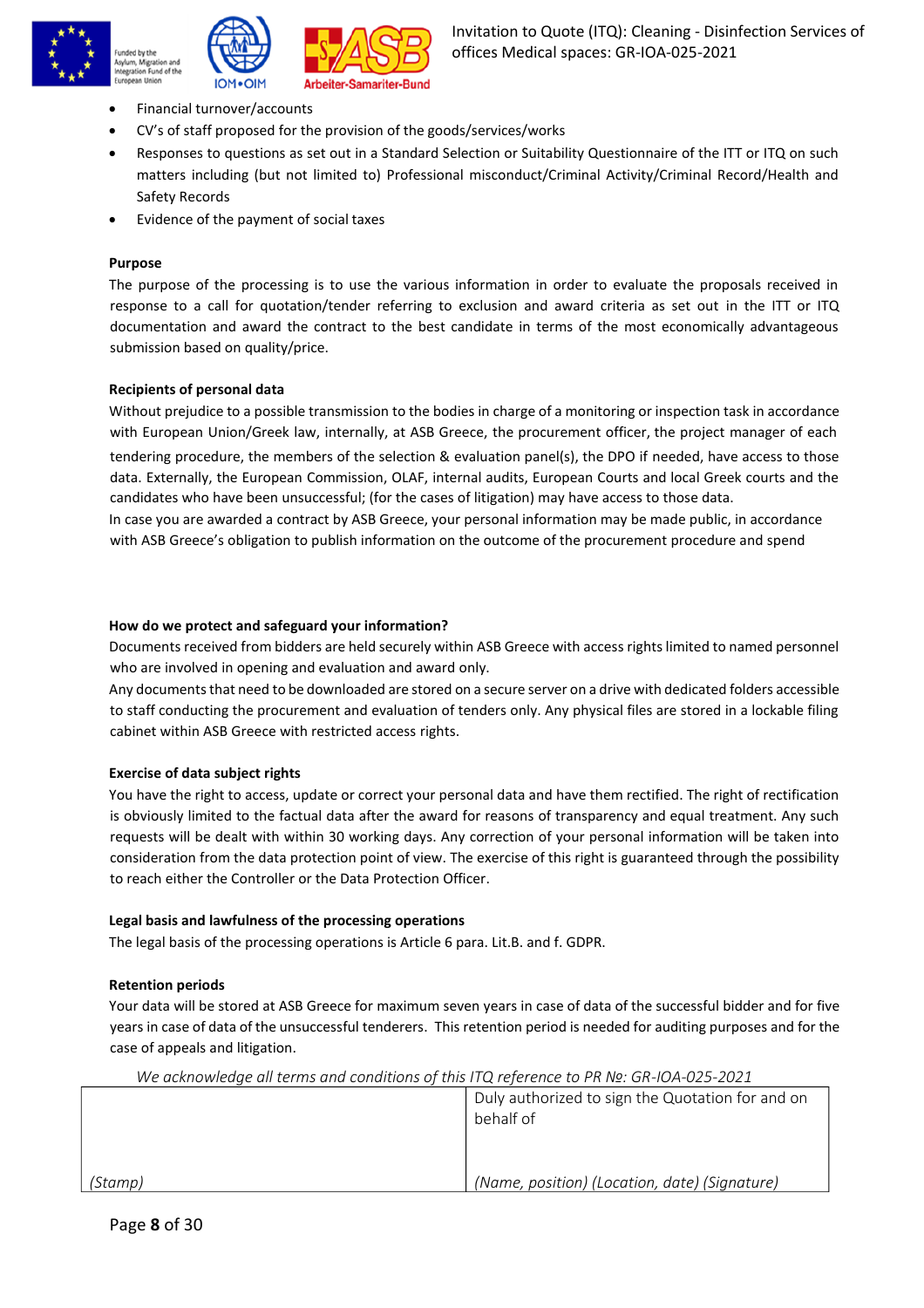





Regardless of whether the bidder is successful or not, any extracts from the judicial records will be kept by ASB Greece for up to two years as of the day of the award decision.

Your data will not be kept from ASB Greece after the end of the above-mentioned retention periods.

# **Information to data subjects**

The permanent publication of this privacy statement on ASB Greece website shall be deemed as information to the data subjects about their rights. This privacy statement, as of the day of its approval by the Administrative Manager, will have to be included also in all invitations to tender launched by ASB Greece.

# **Contact information**

Should bidders have any queries or wish to complain about how we process your personal information, please address them in writing to the Controller at info(at)asb.gr.

You also have the right to complain to the Hellenic Data Protection Authority, at: Hellenic Data Protection Authority, Kifisias Avenue 1-3, 115 23 – Athens, e-mail: [complaints@dpa.gr, F](mailto:complaints@dpa.gr)AX: +30 210 6475628.

# **Vendor Participation:**

Submission of all requested documents as per paragraph 7.2 / Κατάθεση όλων τωναπαιτούμενων εγγράφων σύμφωνα με την παράγραφο 7.2: YES / NO

Quotation validity / Ισχύς προσφοράς...................days/ημέρες

Availability / Διαθεσιμότητα:

Payment terms / Τρόπος πληρωμής:

Comments / Σχόλια:

# *We acknowledge all terms and conditions of this ITQ reference to PR №: GR-IOA-025-2021* Duly authorized to sign the Quotation for and on behalf of *(Stamp) (Name, position) (Location, date) (Signature)*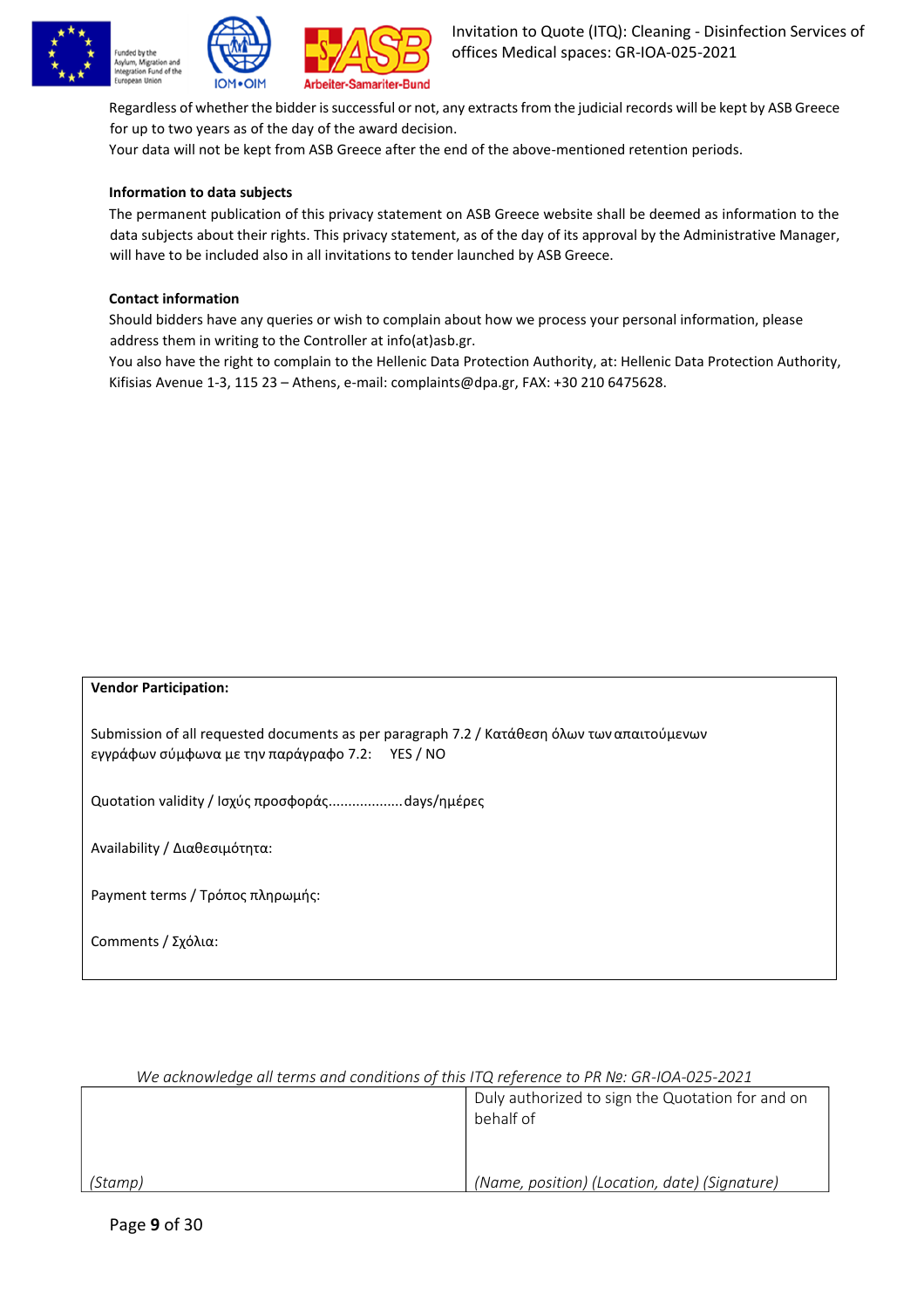

Annex 3 - Scope of Work

# <span id="page-9-0"></span>**Scope of Work - Technical Analysis**

# <span id="page-9-1"></span>Provision of disinfection services of office spaces, hygiene facilities and medical spaces of Epirus camps.

| Contents |  |
|----------|--|
|          |  |
|          |  |
|          |  |
|          |  |
|          |  |
|          |  |
|          |  |
|          |  |
|          |  |
|          |  |
|          |  |
|          |  |
|          |  |
|          |  |
|          |  |
|          |  |
|          |  |
|          |  |
|          |  |
|          |  |

Page 10 of 29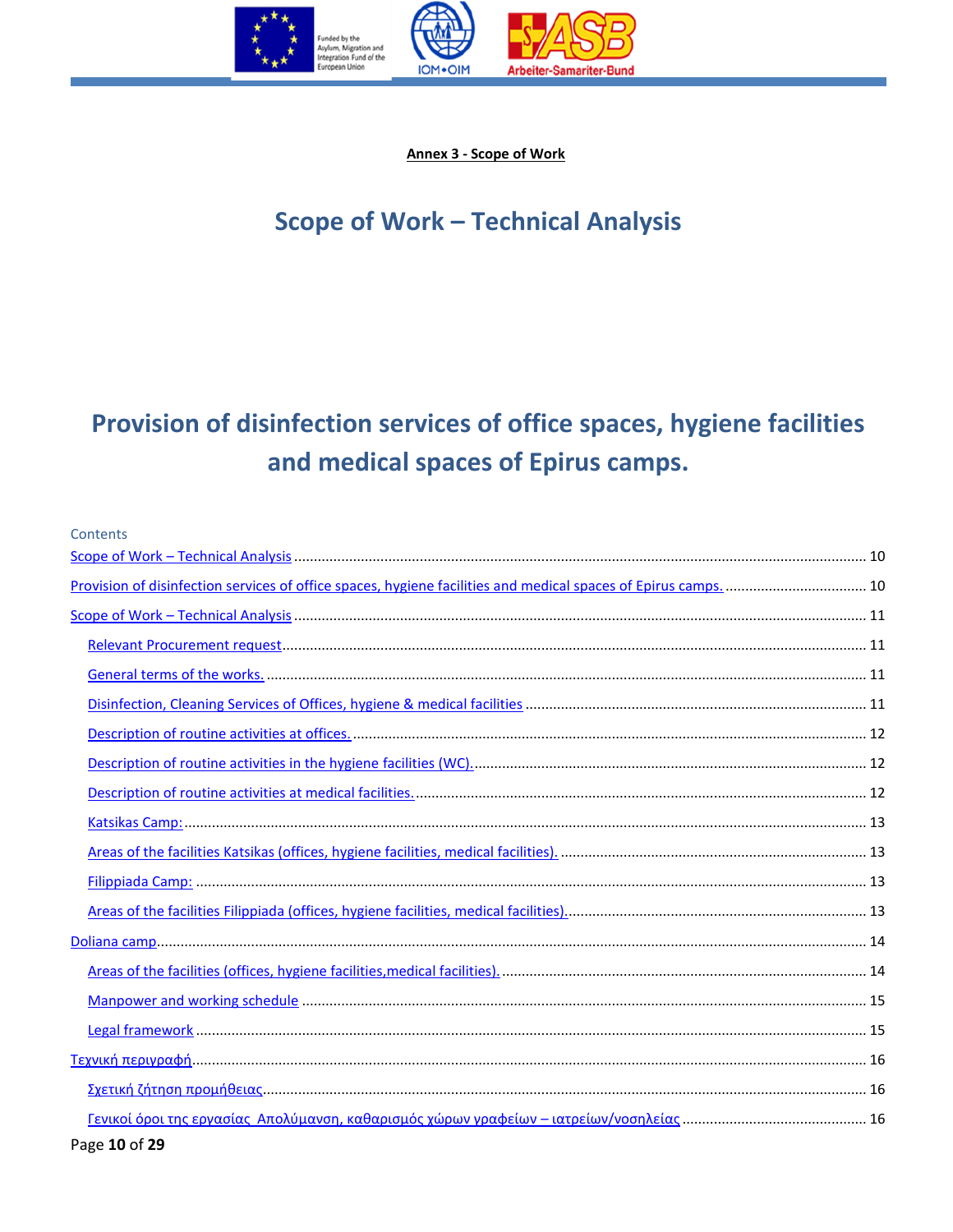

| $0.18$ $0.1711466$ $0.2811$ $0.1811466$ $0.2811466$ $0.2811466$ $0.2811466$ $0.2811466$ $0.2811466$ $0.2811466$ $0.2811466$ $0.2811466$ $0.2811466$ $0.2811466$ $0.2811466$ $0.2811466$ $0.2811466$ $0.2811466$ $0.2811466$ |  |
|-----------------------------------------------------------------------------------------------------------------------------------------------------------------------------------------------------------------------------|--|
|                                                                                                                                                                                                                             |  |
|                                                                                                                                                                                                                             |  |
|                                                                                                                                                                                                                             |  |
|                                                                                                                                                                                                                             |  |
|                                                                                                                                                                                                                             |  |
|                                                                                                                                                                                                                             |  |

# <span id="page-10-0"></span>**Scοpe of Work – Technical Analysis General**

ASB started its activities in Greece in March 2016, focusing on the provision of Humanitarian Aid to refugees/migrants. In 2017 ASB Greece has built the technical facilities and shelters for the Diavata camp and it is currently operating the Site Management Support (SMS) role at this site. In 2018, ASB Greece took over also 3 camps in Epirus Region (Katsikas, Filippiada and Doliana). In 2019, ASB is continuing funded by the European Union, with the same capacity, yet adding Protection and Non-Formal Education along with the previous activities. ASB country office is based in Thessaloniki, while the Epirus regional office is in Ioannina.

# <span id="page-10-1"></span>**Relevant Procurement request** 201124 PR-GR-IOA-025-2021

<span id="page-10-2"></span>**General terms of the works.**

# <span id="page-10-3"></span>**Disinfection, Cleaning Services of Offices, hygiene & medical facilities**

The supplier is required to provide high quality cleaning services of the offices and the hygiene areas at Katsikas, Filippiada and Doliana Camps. In summary, **it is required the cleaning and disinfecting** for: all the surfaces, latrines wash basins, bins, door handles, windows, floor (It is at the discretion of the ASB staff responsible for the monitoring of the services to request additional spots at the premises).

The supplier, along with the economic offer, is required to provide a full list of the cleaning and disinfection products (type/quantities) used throughout the service provision (the detergents have to be enlisted in the lists of official products and accompanied by all the certificates provided by the competent national authorities).The supplier is required to provide all the cleaning/disinfection products and the needed equipment for the performance of quality services.

The supplier is required to provide each staff member of the company with adequate visibility gear and to provide all the necessary and adequate safety gear for the staff employed such as (gloves masks etc.).

The supplier bears the overall responsibility for the conformance in labor and social security national legislation (L. 3850/2010) with regards the employed staff members.

Page **11** of **29**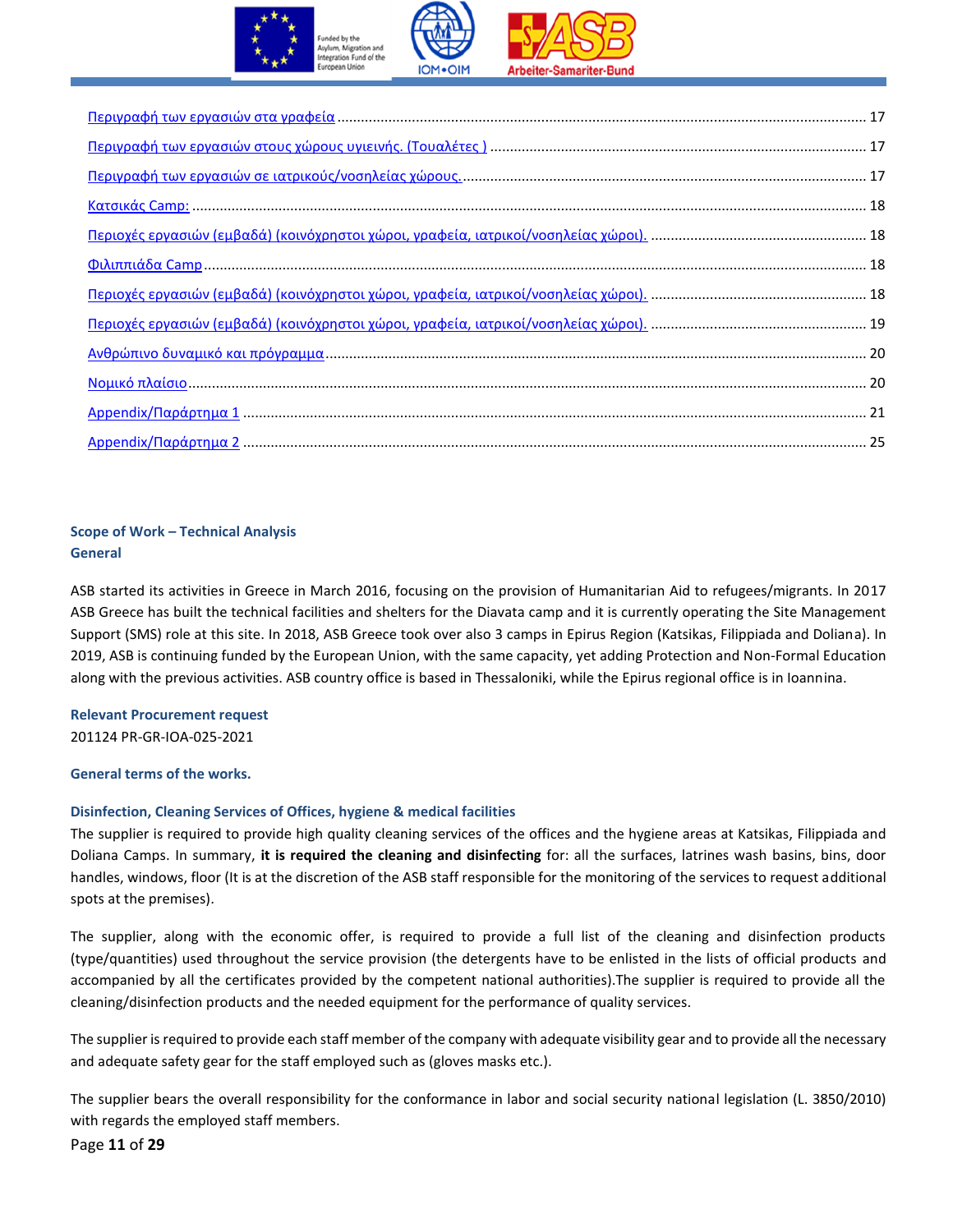

The suppliers' staff members are required, during security incidents, to follow the ASB Safety and Security SoP under the instructions of the local security focal person.

All the cleaning items/equipment utilized ( mops, cloths, brooms, buckets, strainers etc.) will be cleaned daily with hot water and cleaning products in the area that will be provided for the storage of the items and not in the facilities that have to be supported with cleaning services.

Any damages or technical problems that affect the cleaning/hygiene conditions of the facilities/public networks must be reported to the ASB staff members on duty.

#### <span id="page-11-0"></span>**Description of routine activities at offices.**

Disposal of solid waste from the bins.

The floor is required to be swept and mopped with hot water and with the use of adequate quantities of the needed cleaning products.

All the surfaces that are being touched frequently by the users, door handles, taps (basins), flash buttons have to be cleaned in a daily basis and not to be touched with dirty hands/gloves.

During the provision of services, it is required the use of the warning sign "Wet floor" for safety reasons.

(See Appendix 1 guidelines for cleaning/ disinfection non medical units with possible virus contamination )

#### <span id="page-11-1"></span>**Description of routine activities in the hygiene facilities (WC).**

Disposal of solid waste from the bins.

The cleaning starts from the top spots of the facilities and progress to the low spots.

All the surfaces that are being touched frequently by the users, door handles, taps (basins, flash buttons have to be cleaned in a daily basis and not to be touched with dirty hands/gloves.

The lamps, mirrors and the walls/tiles around the wash basins are required to be cleaned with wet cloths using certified cleaning products.

The walls/tiles around the latrines are required to be cleaned with wet cloths using certified cleaning products.

The floor is required to be swept and mopped with hot water and with the use of adequate quantities of the needed cleaning products.

During the provision of services, it is required the use of the warning sign "Wet floor" for safety reasons.

(See Appendix 1 guidelines for cleaning/ disinfection non medical units with possible virus contamination )

#### <span id="page-11-2"></span>**Description of routine activities at medical facilities.**

Please see appendix for the provision of cleaning services for COVID-19 at medical facilities from EODY.

(See Appendix 2 guidelines for cleaning/ disinfection for medical units with possible virus contamination (infirmary, quarantine spaces )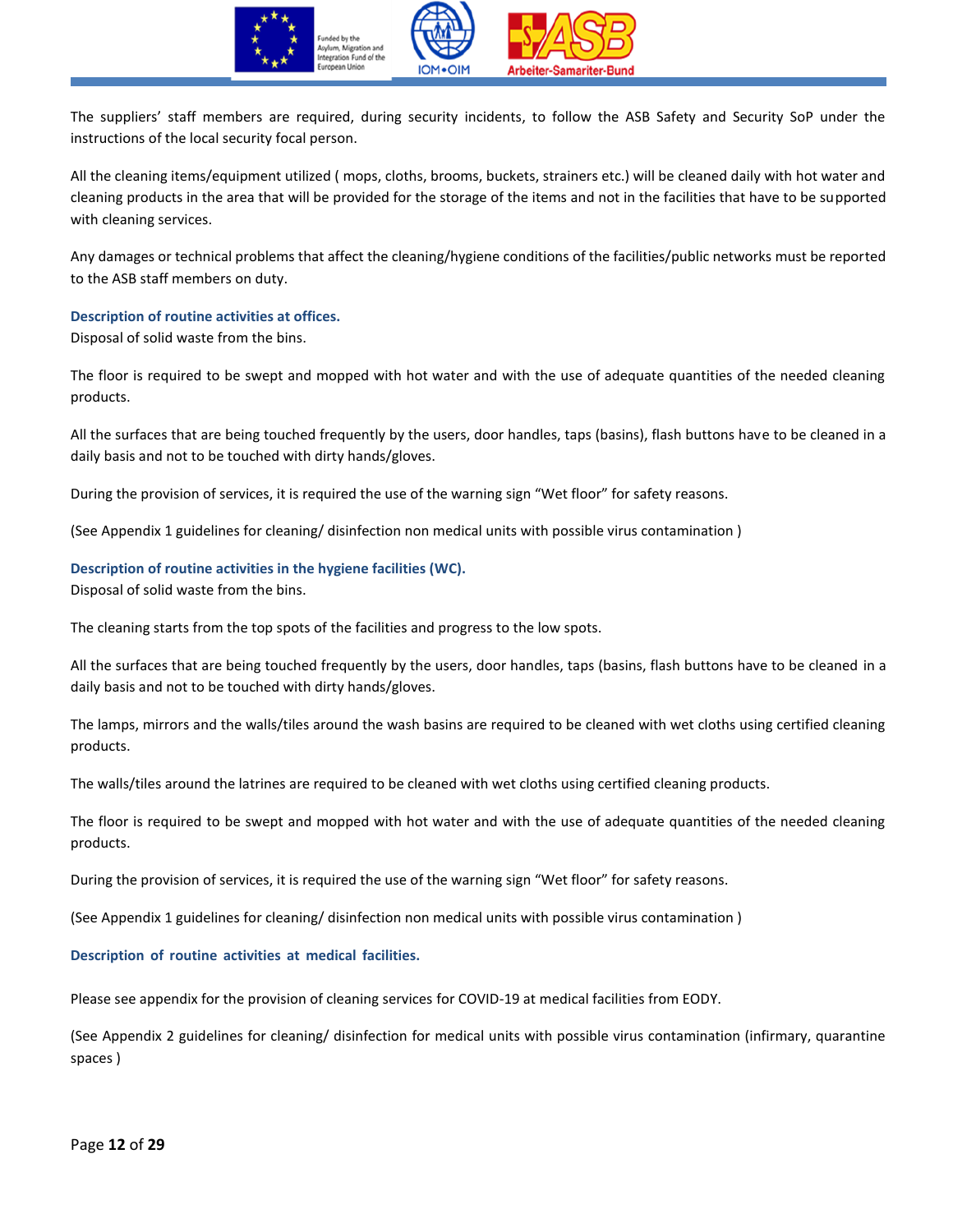

#### <span id="page-12-1"></span><span id="page-12-0"></span>**Katsikas Camp:**

# **Areas of the facilities Katsikas (offices, hygiene facilities, medical facilities).**

The areas that the supplier required to provide high quality cleaning at Katsikas Camp are:

|                |                                                     |                | <b>Total</b> |                  | <b>TIMETABLE</b> |
|----------------|-----------------------------------------------------|----------------|--------------|------------------|------------------|
| A/A            | <b>Description of Spaces for cleaning Katsikas</b>  | Unit           | area(m2)     | <b>Frequency</b> |                  |
| 1              | WASH (office)                                       | 1              | 15           | 3 days/ week     | At 10:30         |
| $\overline{2}$ | Camp Assistants (office)                            | 1              | 17           | 3 days/ week     | At 10:30         |
| 3              | HELP-DESK (office)                                  | 1              | 25           | 5 days/ week     | At 10:30         |
| 4              | SMS (office)                                        | 1              | 25           | 3 days/ week     | At 10:30         |
| 5              | RIS (office, hygiene)                               | $\overline{2}$ | 50           | 3 days/ week     | At 8;30am        |
| 6              | EODY (medical)                                      | 4              | 76           | 5 days/ week     | At 9:00am        |
| $\overline{7}$ | WC (hygiene)                                        | 1              | 6            | 5 days/ week     | At 10:00         |
| 8              | NFE (office)                                        | 2              | 50           | 5 days/ week     | At 9:30am        |
| 9              | CFS (office)                                        | 1              | 50           | 5 days/ week     | At 9:30am        |
| 10             | NFE (office)                                        | 1              | 12           | 5 days/ week     | At 9:30am        |
| 11             | Protection(office)                                  | 4              | 72           | 3 days/ week     | At 10:00am       |
|                |                                                     |                |              |                  | After            |
| 12             | <b>MEDICAL CLINIC</b>                               | $\mathbf{1}$   | 28           | on demand        | agreement        |
|                | of<br><b>INFIRMARY</b><br>Kindergarten,<br>Ministry |                |              |                  | After            |
| 13             | Education) (medical)                                | $\overline{2}$ | 56           | on demand        | agreement        |
|                | Quarantine containers (Kindergarten, Ministry       |                |              |                  | After            |
| 14             | of Education) (medical)                             | 3              | 84           | on demand        | agreement        |

In total the area to be cleaned is 566m2, the 179m2 are to be cleaned 3 days per week, the 219m2 5 days per week and 168m2 are to be cleaned after a request from ASB.

### <span id="page-12-2"></span>**Filippiada Camp:**

### <span id="page-12-3"></span>**Areas of the facilities Filippiada (offices, hygiene facilities, medical facilities).**

The areas that the supplier required to provide high quality cleaning at Filippiada Camp are:

| A/A | <b>Description</b><br>οf<br><b>Spaces</b><br>for cleaning Filippiada | Unit (container) | Total area(m2) | <b>Frequency</b> | <b>TIMETABLE</b> |
|-----|----------------------------------------------------------------------|------------------|----------------|------------------|------------------|
| 1   | (office,<br><b>Building</b><br>Administration<br>hygiene)            | 1                | 115            | 5 days per week  | Before 9:00am    |
| 2   | <b>KEELPNO Container (medical)</b>                                   | 4                | 84             | 5 days per week  | Before 9:00am    |
| 3   | WASH Container (office, hygiene)                                     | 1                | 24             | 5 days per week  | Before 10:00am   |
| 4   | SMS Container (office, hygiene)                                      | 1                | 24             | 5 days per week  | Before 10:00am   |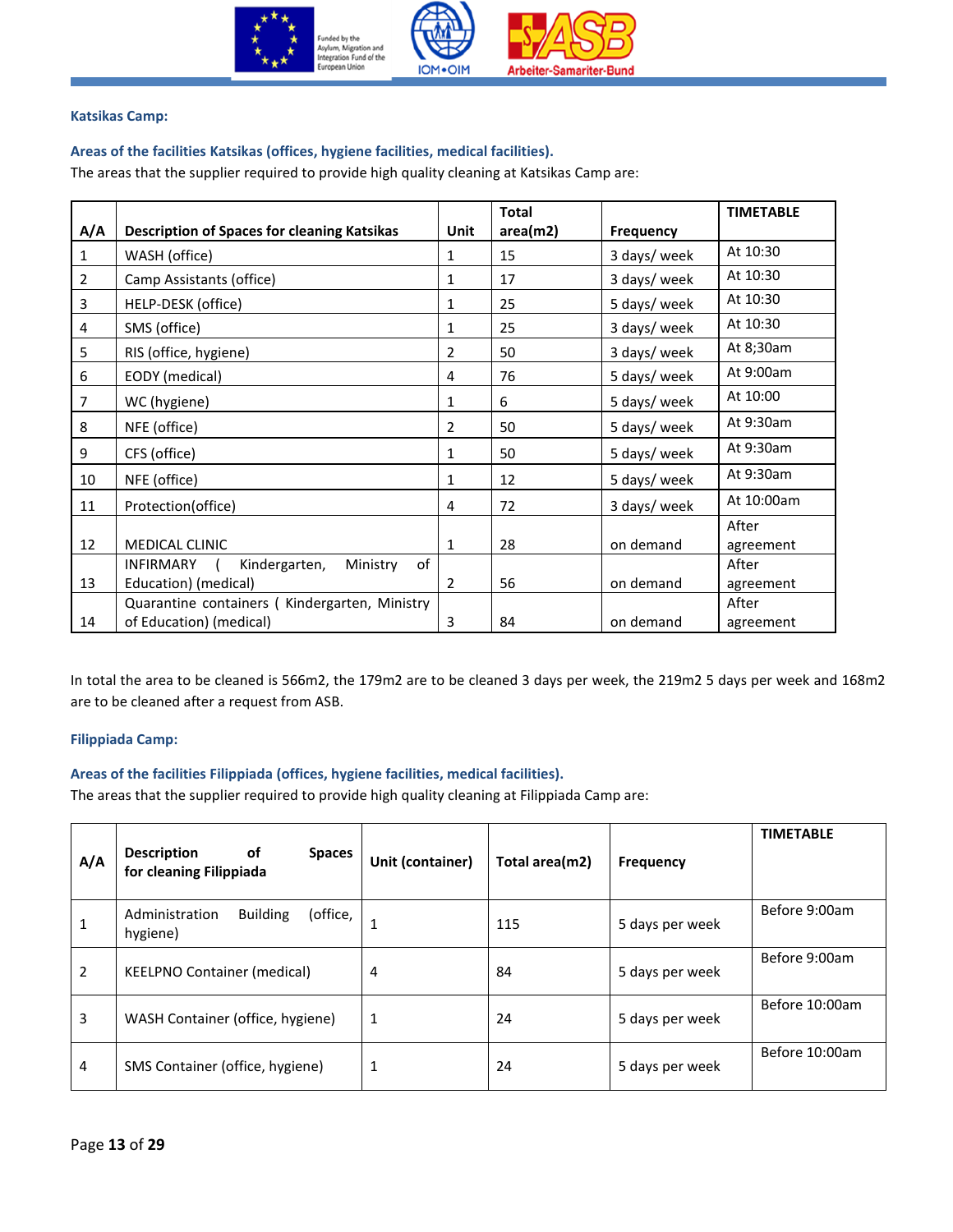



| 5  | NFE (office)                                           | 3              | 56  | 5 days per week | Before 10:00am  |
|----|--------------------------------------------------------|----------------|-----|-----------------|-----------------|
| 7  | CFS (Women Friendly Space) (office)                    | 1              | 50  | 5 days per week | Before 10:00am  |
| 8  | Protection (office, hygiene)                           | $\overline{2}$ | 48  | 5 days per week | Before 10:00am  |
| 9  | <b>EASO Container (office)</b>                         | 1              | 22  | 5 days per week | Before 9:00am   |
| 10 | WC AMEA (hygiene)                                      | 1              | 7.5 | 5 days per week | Before 9:00am   |
| 11 | <b>CONTAINERS (Helipad)</b><br>Quarantine<br>(medical) | $\overline{2}$ | 56  | On demand       | After agreement |

In total the area to be cleaned is 486.5m2, the 430.5m2 are to be cleaned 5 days per week and the 56m2 to be cleaned after a request from ASB.

# <span id="page-13-0"></span>**Doliana camp**

### <span id="page-13-1"></span>**Areas of the facilities (offices, hygiene facilities,medical facilities).**

The areas that the supplier required to provide high quality cleaning / disinfection at Doliana camp are

| A/A | <b>Description of space for Cleaning</b>    | <b>Sector</b> | Total area (m2) | Frequency | <b>TIMETABLE</b>   |
|-----|---------------------------------------------|---------------|-----------------|-----------|--------------------|
| 1   | <b>HELP DESK</b>                            | <b>COMMON</b> | 15              | 5day/week | After 9:30am       |
| 2   | EODY 1                                      | Ε             | 20              | 5day/week | Before 9:30am      |
| 3   | EODY <sub>2</sub>                           | E             | 19              | 5day/week | Before 9:30am      |
| 4   | <b>SEP</b>                                  | E             | 12              | 5day/week | Before 9:30am      |
| 5   | WC.                                         | E             | 6               | 5day/week | Before 9:30am      |
| 6   | <b>HALL</b>                                 | E             | 54              | 5day/week | Before 9:30am      |
| 7   | <b>RIS</b>                                  |               | 80              | 5day/week | 8:45am             |
| 8   | <b>CFS</b>                                  | <b>COMMON</b> | 34              | 5day/week | After 9:30am       |
| 9   | Protection                                  | <b>COMMON</b> | 32              | 5day/week | After 9:30am       |
| 10  | WC (DISABLE)                                | D             | 4               | 5day/week | After 9:30am       |
| 18  | INFIRMARY (Protection Office)               | E             | 38              | On demand | After<br>agreement |
| 19  | Quarantine Containers (at Basketball court) | Outdoors      | 72              | On demand | After<br>agreement |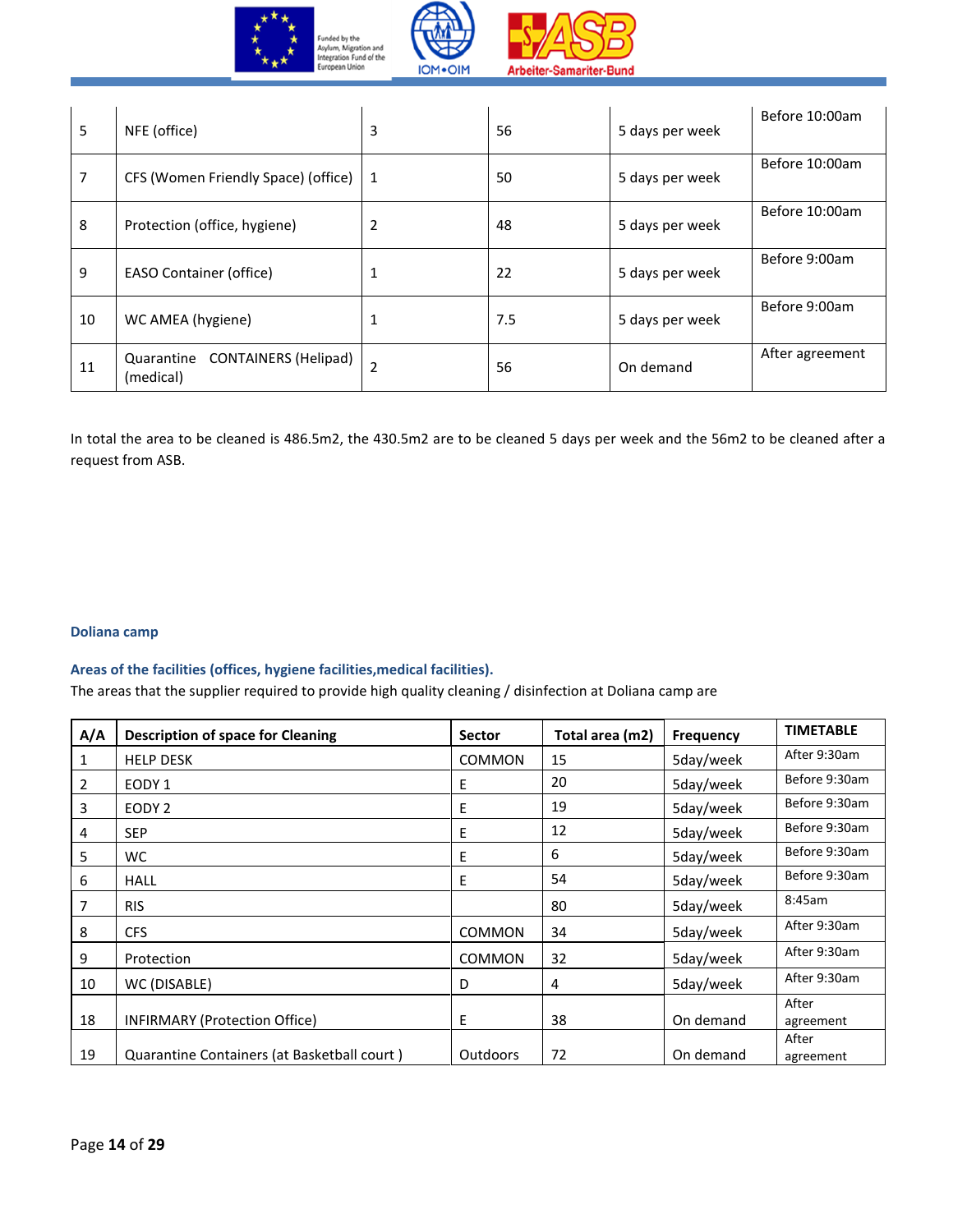

In total the area to be cleaned is 386m2, the 276m2 are to be cleaned 5 days per week and 110m2 are areas to be cleaned after a request from ASB.

#### <span id="page-14-0"></span>**Manpower and working schedule**

The work schedule of the cleaning staff is 5 working days per week (Monday to Friday). The performance of the routine activities described above, is recommended to take place one (1) time per working day, at the times mentioned at the above tables.

The supplier should replace the cleaning personnel in case of sick/annual leave.

The supplier has to compile a full working monthly schedule for the personnel deployed in the site.

At National Holidays the cleaning of the premises will not be held.

#### <span id="page-14-1"></span>**Legal framework**

- Law 4412/2016 (Government Gazette 147/A/08.08.2016 on "Public Contracts of Projects, Supplies and Services" adaptation of Greek legislation to the provisions of Directives 2014/24/EE and 2014/25/EE) - CPV 90900000-6 Cleaning Services.
- Law 4636/2019 (Government Gazette 169/A/01.11.2019 on "International Protection"- Article 56, p.1b (adaptation of Greek legislation to the provisions of Directive 2013/33/EE, Article 18)
- The need to support the hygiene conditions and public health of third party nationals hosted in state-run Long-Term Open Accommodation Facilities
- Cleaning Instructions from EODY for COVID-19

### **Additional information:**

A. The contractor is required to have the staff and equipment and carry out all the above-mentioned tasks. ASB staff will oversee the work by monitoring the services using relevant forms.

B. The interested is advised to visit the camp before submitting the offer in order to understand the space, dimensions and working conditions.

C. The contractor will offer the services following all the prevention measures against COVID-19. In case of a COVID-19 positive case at camps the services will continue.

D. The contractor's remuneration includes all costs and expenses (e.g. supply of cleaning products, bags, crew salary fees, etc.).

The contractor is liable in civil, criminal, social for all of his staff.

E. The organization reserves the right, if necessary, to modify the services provided (quantity/frequency) based on a reassessment of needs.

Page **15** of **29**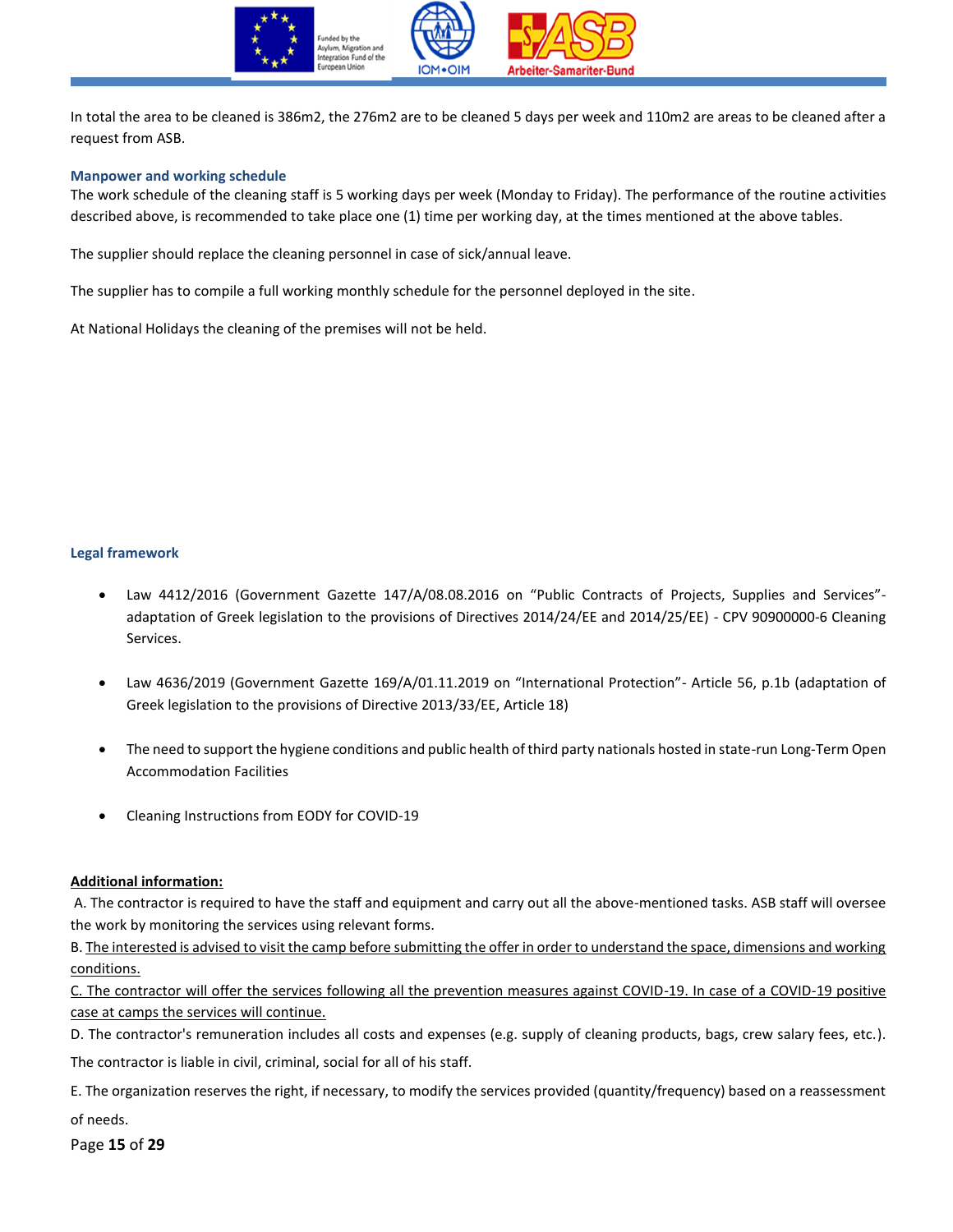

# <span id="page-15-0"></span>**Τεχνική περιγραφή Γενικά**

Η ASB ξεκίνησε τις δραστηριότητές της στην Ελλάδα τον Μάρτιο του 2016, εστιάζοντας στην παροχή Ανθρωπιστικής Βοήθειας σε πρόσφυγες / μετανάστες. Το 2017 η ASB Ελλάς κατασκεύασε τις εγκαταστάσεις και τα καταφύγια στο κέντρο φιλοξενίας προσφύγων στα Διαβατά και αυτή τη στιγμή εξυπηρετεί τον ρόλο της διαχείρισης της δομής (SMS) σε αυτό το κέντρο φιλοξενίας. Το 2018, η ASB Ελλάς ανέλαβε επίσης 3 δομές στην Περιφέρεια Ηπείρου (Κατσικάς, Φιλιππιάδα και Δολιανά). Το 2019, η ASB συνεχίζει να χρηματοδοτείται από την Ευρωπαϊκή Ένωση, με τον ίδιο ρόλο, ενώ παράλληλα προσθέτει την Προστασία και την Άτυπη Εκπαίδευση μαζί με τις προηγούμενες δραστηριότητες. Το γραφείο της ASB εδρεύει στη Θεσσαλονίκη, ενώ το περιφερειακό γραφείο της Ηπείρου βρίσκεται στα Ιωάννινα.

# <span id="page-15-1"></span>**Σχετική ζήτηση προμήθειας**

201124 PR-GR-IOA-025-2021

# <span id="page-15-2"></span>**Γενικοί όροι της εργασίας Απολύμανση, καθαρισμός χώρων γραφείων, χώρων υγιεινής, χώρων ιατρείων/νοσηλείας**

Ο ανάδοχος υποχρεούται να προσφέρει καθαρισμό υψηλής ποιότητας στα γραφεία και στους χώρους υγιεινής στα Camp του Κατσικά, της Φιλιππιάδας και των Δολιανών. Συνοψίζοντας, **υποχρεούται να καθαρίσει και να απολυμάνει** όλες τις επιφάνειες, τις λεκάνες τους νιπτήρες, τους κάδους, τα χερούλια των πορτών, τα παράθυρα και τα πατώματα. ( Είναι στη διακριτική ευχέρεια του προσωπικού της ASB που είναι υπεύθυνο για την επίβλεψη των εργασιών να ζητήσει επιπλέον σημεία στους προαναφερθείς χώρους.

Ο ανάδοχος, μαζί με την οικονομική προσφορά, είναι υποχρεωμένος να καταθέσει και τη πλήρη λίστα από τα **καθαριστικά / απολυμαντικά προϊόντα** (τύπους/ποσότητες) που θα χρησιμοποιηθούνε ( τα απορρυπαντικά/απολυμαντικά πρέπει να βρίσκονται στη λίστα των εγκεκριμένων προϊόντων και να φέρουν τα απαραίτητα πιστοποιητικά από τις αρμόδιες αρχές). Ο ανάδοχος υποχρεούται να προμηθευτεί όλα τα καθαριστικά / απολυμαντικά καθώς επίσης και όλο τον απαραίτητο εξοπλισμό ( μηχάνημα υψηλής πίεσης, λάστιχο, σφουγγαρίστρες, σκούπες, σφουγγάρια, πανιά κ.α.) για την ορθή εκτέλεση των εργασιών καθαρισμού.

Ο ανάδοχος υποχρεούται να προμηθεύσει το προσωπικό της εταιρίας καθαρισμού με τον κατάλληλο ρουχισμό (γιλέκα οπτικής σήμανσης)και να τους εξοπλίσει με τα κατάλληλα και επαρκή μέτρα ατομικής προστασίας όπως γάντια, μάσκες κλπ.).

Ο ανάδοχος φέρει την ευθύνη για την συμμόρφωση στο νόμο υπ' αριθμόν 3850/2010 για την υγεία και την ασφάλεια των εργαζόμενων της εταιρίας του.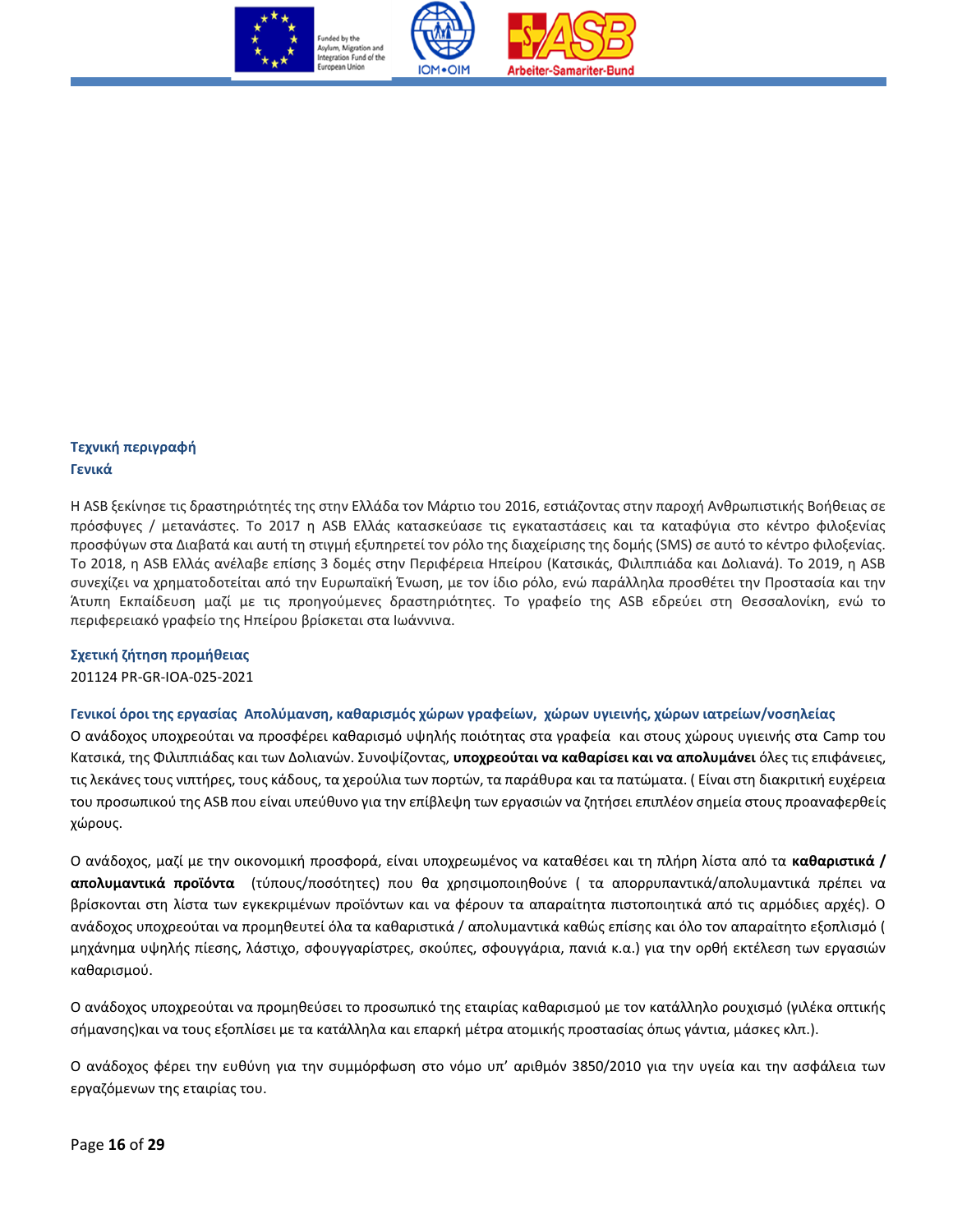

Οι εργαζόμενοι της εταιρίας καθαρισμού , σε περιπτώσεις έκτακτου περιστατικού ασφαλείας να ακολουθούνε κατά γράμμα τις οδηγίες του εκάστοτε υπευθύνου ασφαλείας καθώς και τις διαδικασίες της ASB σε τέτοιες περιπτώσεις ( ASB Safety and Security SoP).

Όλα τα βοηθητικά προϊόντα καθαρισμού (σφουγγαρίστρες, πανιά, σκούπες, κουβάδες κτλπ) θα καθαρίζονται καθημερινά με ζεστό νερό και μαζί με τα προϊόντα καθαρισμού θα αποθηκεύονται σε χώρο που θα υποδειχθεί από το προσωπικό της ASB.

Τεχνικά προβλήματα και ζημιές που επηρεάζουν τη λειτουργία του συνεργείου καθώς και τις συνθήκες υγιεινής θα πρέπει να αναφέρονται στο προσωπικό της ASB.

### <span id="page-16-0"></span>**Περιγραφή των εργασιών στα γραφεία**

Αποκομιδή των σκουπιδιών από τους κάδους .

Το πάτωμα πρέπει να σκουπίζεται και να σφουγγαρίζεται (με χρήση ζεστού νερού), χρησιμοποιώντας επαρκή ποσότητα από τα απαραίτητα καθαριστικά προϊόντα.

Όλες οι επιφάνειες που τυγχάνουν συνεχή χρήση/άγγιγμα από τους επωφελούμενους όπως χερούλια πόρτας, πόμολα(βρύσης), μπουτόν κ πρέπει να καθαρίζονται σε καθημερινή βάση και να μην αγγίζονται με βρώμικα γάντια/χέρια.

Κατά τη διάρκεια εκτέλεσης των εργασιών καθαρισμού, σήμανση απαιτείται για λόγους ασφαλείας. (Βλ. Παράρτημα 1\_ οδηγίες για τον καθαρισμό/απολύμανση μη υγειονομικών μονάδων με πιθανή έκθεση στον ιό)

#### <span id="page-16-1"></span>**Περιγραφή των εργασιών στους χώρους υγιεινής. (Τουαλέτες )**

Αποκομιδή των σκουπιδιών από τους κάδους .

Ο καθαρισμός ξεκινάει από τα ψηλότερα σημεία του χώρου και προοδευτικά συνεχίζεται και στα χαμηλότερα σημεία.

Όλες οι επιφάνειες που τυγχάνουν συνεχή χρήση/άγγιγμα από τους επωφελούμενους όπως χερούλια πόρτας, πόμολα(βρύσης), μπουτόν κ πρέπει να καθαρίζονται σε καθημερινή βάση και να μην αγγίζονται με βρώμικα γάντια/χέρια.

Οι λαμπτήρες , οι καθρέπτες και οι τοίχοι γύρω από τους νιπτήρες πρέπει να καθαρίζονται με νωπά πανιά χρησιμοποιώντας εγκεκριμένα καθαριστικά προϊόντα.

Οι τοίχοι γύρω από τις λεκάνες πρέπει να καθαρίζονται με νωπά πανιά χρησιμοποιώντας εγκεκριμένα καθαριστικά προϊόντα .

Οι λεκάνες πρέπει να καθαρίζονται, να ξεπλένονται και να απολυμαίνονται με τα απαραίτητα εγκεκριμένα καθαριστικά/απολυμαντικά προϊόντα.

Κατά τη διάρκεια εκτέλεσης των εργασιών καθαρισμού, σήμανση απαιτείται για λόγους ασφαλείας.

(Βλ. Παράρτημα 1\_ οδηγίες για τον καθαρισμό/απολύμανση μη υγειονομικών μονάδων με πιθανή έκθεση στον ιό)

#### <span id="page-16-2"></span>**Περιγραφή των εργασιών σε ιατρικούς/νοσηλείας χώρους.**

Παρακαλώ δείτε στο παράρτημα τις οδηγίες για τον καθαρισμό των χώρων ιατρείων/νοσηλείας από τον ΕΟΔΥ.

(Παράρτημα 2\_ οδηγίες για τον καθαρισμό/απολύμανση των χώρων των υγειονομικών μονάδων ( αναρρωτήριο/θεραπευτήριο, χώροι καραντίνας))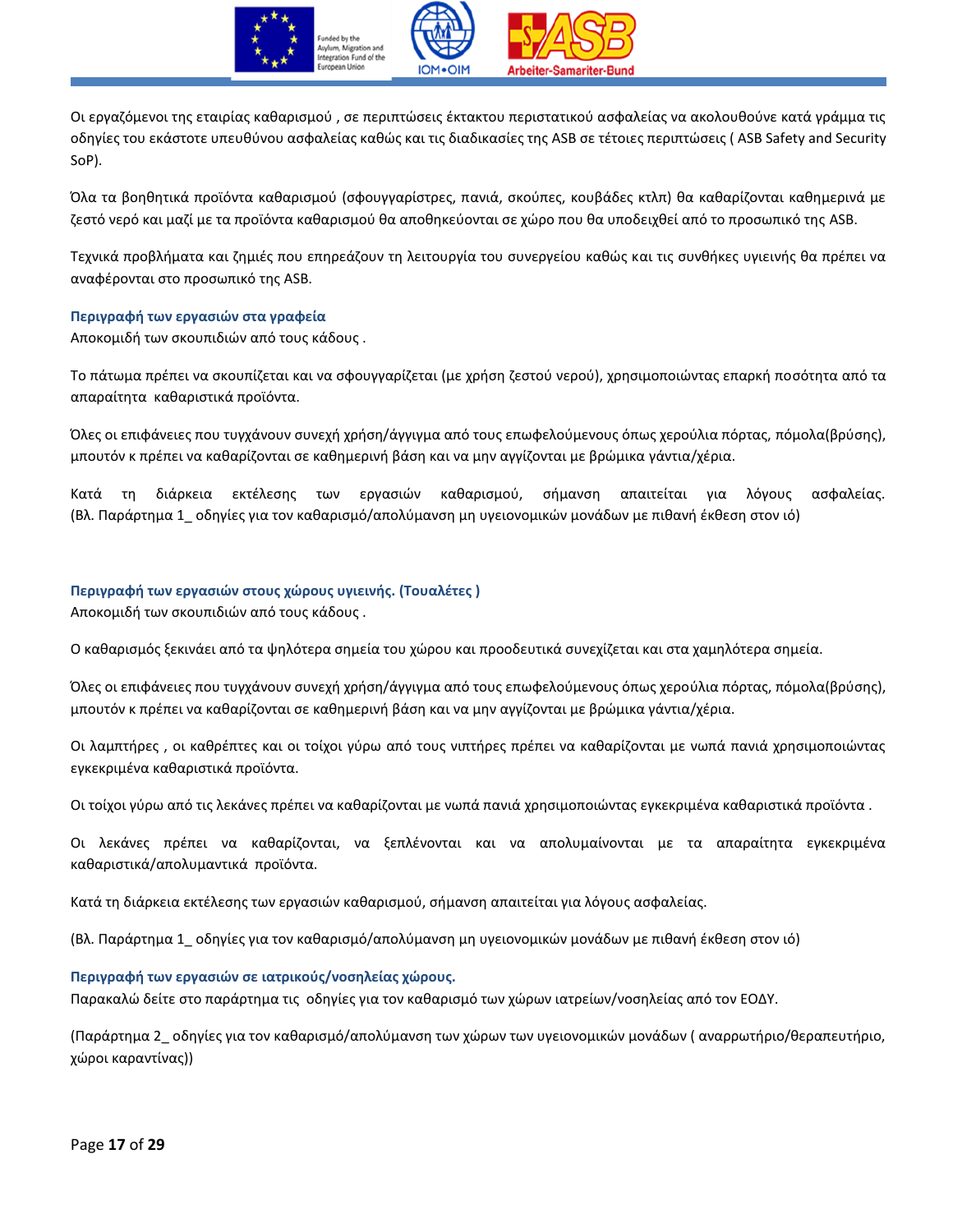

# <span id="page-17-0"></span>**Κατσικάς Camp:**

# <span id="page-17-1"></span>**Περιοχές εργασιών (εμβαδά) ( γραφεία, χώροι υγιεινής, ιατρικοί/νοσηλείας χώροι).**

Οι περιοχές που ο ανάδοχος υποχρεούται να προσφέρει καθαρισμό και απολύμανση υψηλής ποιότητας στο Camp του Κατσικά είναι οι εξής :

|     |                                                      |                  | εμβαδό<br>Συν |               | Ωράριο                   |
|-----|------------------------------------------------------|------------------|---------------|---------------|--------------------------|
| A/A | Περιγραφή χώρων καθαρισμού στο Κατσικά               | <b>Container</b> | (m2)          | Συχνότητα     |                          |
| 1   | WASH (γραφείο)                                       | 1                | 15            | 3 μέρες/εβδομ | At 10:30                 |
| 2   | Camp Assistants (γραφείο)                            | 1                | 17            | 3 μέρες/εβδομ | At 10:30                 |
| 3   | HELP-DESK (γραφείο)                                  | 1                | 25            | 5 μέρες/εβδομ | At 10:30                 |
| 4   | SMS (γραφείο)                                        | 1                | 25            | 3 μέρες/εβδομ | At 10:30                 |
| 5   | RIS (γραφείο, χώρος υγιεινής)                        | $\overline{2}$   | 50            | 3 μέρες/εβδομ | At 8;30am                |
| 6   | ΕΟDΥ (ιατρικοί χώροι)                                | 4                | 76            | 5 μέρες/εβδομ | At 9:00am                |
| 7   | WC (χώρος υγιεινής)                                  | 1                | 6             | 5 μέρες/εβδομ | At 10:00                 |
| 8   | NFE (γραφείο)                                        | 2                | 50            | 5 μέρες/εβδομ | At 9:30am                |
| 9   | CFS (γραφείο)                                        | 1                | 50            | 5 μέρες/εβδομ | At 9:30am                |
| 10  | NFE (γραφείο)                                        | 1                | 12            | 5 μέρες/εβδομ | At 9:30am                |
| 11  | Protection (γραφείο)                                 | 4                | 72            | 3 μέρες/εβδομ | At 10:00am               |
| 12  | MEDICAL CLINIC (ιατρικοί χώροι)                      | 1                | 28            | Εάν ζητηθεί   | Έπειτα από<br>συνεννόηση |
|     | <b>INFIRMARY</b><br>(kindergarten,<br>Ministry<br>of |                  |               |               | Έπειτα από               |
| 13  | Education) (ιατρικοί χώροι,χώροι νοσηλείας)          | $\overline{2}$   | 56            | Εάν ζητηθεί   | συνεννόηση               |
|     | Quarantine containers (kindergarten, Ministry of     |                  |               |               | Έπειτα από               |
| 14  | Education) (Ιατρικοί χώροι,χώροι νοσηλείας)          | 3                | 84            | Εάν ζητηθεί   | συνεννόηση               |

Στο σύνολο οι χώροι που χρειάζονται να καθαριστούν είναι 566μ2, τα 179μ2 πρέπει να καθαρίζονται 3 μέρες τη βδομάδα (Δευτέρα, Τετάρτη, Παρασκευή), τα 219μ2 5 μέρες τη εβδομάδα (Δευτέρα έως Παρασκευή) και 168μ2 όταν και εάν ζητηθεί από την ASB.

### <span id="page-17-2"></span>**Φιλιππιάδα Camp**

<span id="page-17-3"></span>**Περιοχές εργασιών (εμβαδά) (γραφεία, χώροι υγιεινής, ιατρικοί/νοσηλείας χώροι).** 

Οι περιοχές που ο ανάδοχος υποχρεούται να προσφέρει καθαρισμό και απολύμανση υψηλής ποιότητας στο Camp της Φιλιππιάδας είναι οι εξής :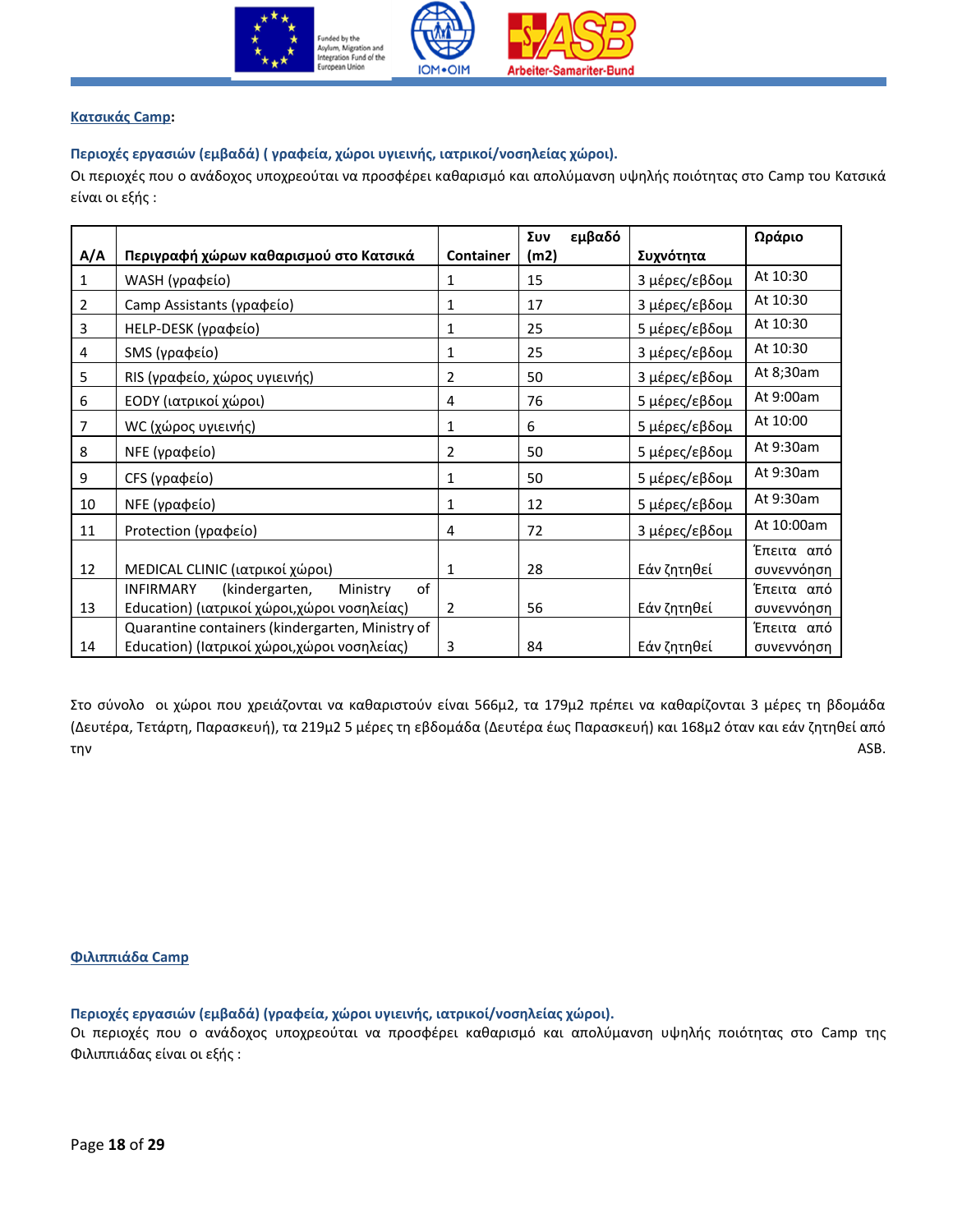



| A/A            | Περιγραφή χώρων<br>καθαρισμού<br>στη Φιλιππιάδα                        | container      | Συνολικό<br>εμβ.<br>(m2) | Συχνότητα        | Ωράριο                      |
|----------------|------------------------------------------------------------------------|----------------|--------------------------|------------------|-----------------------------|
| $\mathbf 1$    | Administration Building (γραφείο,<br>χώρος υγιεινής)                   | 1              | 115                      | 5 μέρες / εβδομ. | Πριν τις 9:00πμ             |
| $\overline{2}$ | KEELPNO Container (ιατρικοί χώροι,<br>χώρος υγιεινής)                  | 4              | 84                       | 5 μέρες / εβδομ. | Πριν τις 9:00πμ             |
| 3              | WASH Container (γραφείο, χώρος<br>υγιεινής)                            | $\mathbf{1}$   | 24                       | 5 μέρες / εβδομ. | Πριν τις 10:00πμ            |
| $\overline{4}$ | SMS Container (γραφείο, χώρος<br>υγιεινής)                             | $\mathbf{1}$   | 24                       | 5 μέρες / εβδομ. | Πριν τις 10:00πμ            |
| 5              | ΝΕΕ (γραφείο)                                                          | 3              | 56                       | 5 μέρες / εβδομ. | Πριν τις 10:00πμ            |
| $\overline{7}$ | CFS<br>Friendly<br>(Women<br>Space)<br>(γραφείο)                       | $\mathbf{1}$   | 50                       | 5 μέρες / εβδομ. | Πριν τις 10:00πμ            |
| 8              | (γραφείο,<br>Protection<br>χώρος<br>υγιεινής)                          | 2              | 48                       | 5 μέρες / εβδομ. | Πριν τις 10:00πμ            |
| 9              | EASO Container (γραφείο)                                               | $\mathbf{1}$   | 22                       | 5 μέρες / εβδομ. | Πριν τις 9:00πμ             |
| 10             | WC AMEA (χώρος υγιεινής)                                               | $\mathbf{1}$   | 7.5                      | 5 μέρες / εβδομ. | Πριν τις 9:00πμ             |
| 11             | Quarantine CONTAINERS (Helipad)<br>(ιατρικολι χώροι, χώροι νοσηλείαςΙ) | $\overline{2}$ | 56                       | Εάν ζητηθεί      | Έπειτα<br>από<br>συννενόηση |

Στο σύνολο οι χώροι που χρειάζονται να καθαριστούν είναι 486.5μ2, τα 430.5μ2 πρέπει να καθαρίζονται 5 μέρες τη βδομάδα (Δευτέρα έως Παρασκευή) και τα 56μ2 (ιατρικοί/νοσηλείας χώροι) όταν και εάν ζητηθεί από την ASB.

# **Δολιανά Camp**

# <span id="page-18-0"></span>**Περιοχές εργασιών (εμβαδά) ( γραφεία, χώροι υγιεινής , ιατρικοί/νοσηλείας χώροι).**

Οι περιοχές που ο ανάδοχος υποχρεούται να προσφέρει καθαρισμό και απολύμανση υψηλής ποιότητας στο Camp των Δολιανών είναι οι εξής :

|     |                                        |               | Συνολικό    |             | Ωράριο          |
|-----|----------------------------------------|---------------|-------------|-------------|-----------------|
| A/A | Περιγραφή χώρων καθαρισμού στα Δολιανά | ΤΟΜΕΑΣ        | Εμβαδόν(m2) | Συχνότητα   |                 |
|     | HELP DESK (γραφείο)                    | <b>COMMON</b> | 15          | 5μέρες/βδομ | Μετα τις 9:30πμ |
|     | ΕΟDΥ 1 (ιατρικοί χώροι)                |               | 20          | 5μέρες/βδομ | Πριν τις 9:30πμ |
|     | ΕΟDΥ 2 (ιατρικοί χώροι)                |               | 19          | 5μέρες/βδομ | Πριν τις 9:30πμ |
|     | SEP (γραφείο)                          |               | 12          | 5μέρες/βδομ | Πριν τις 9:30πμ |
|     | WC (χώρος υγιεινής)                    |               | 6           | 5μέρες/βδομ | Πριν τις 9:30πμ |
| 6   | HALL                                   |               | -54         | 5μέρες/βδομ | Πριν τις 9:30πμ |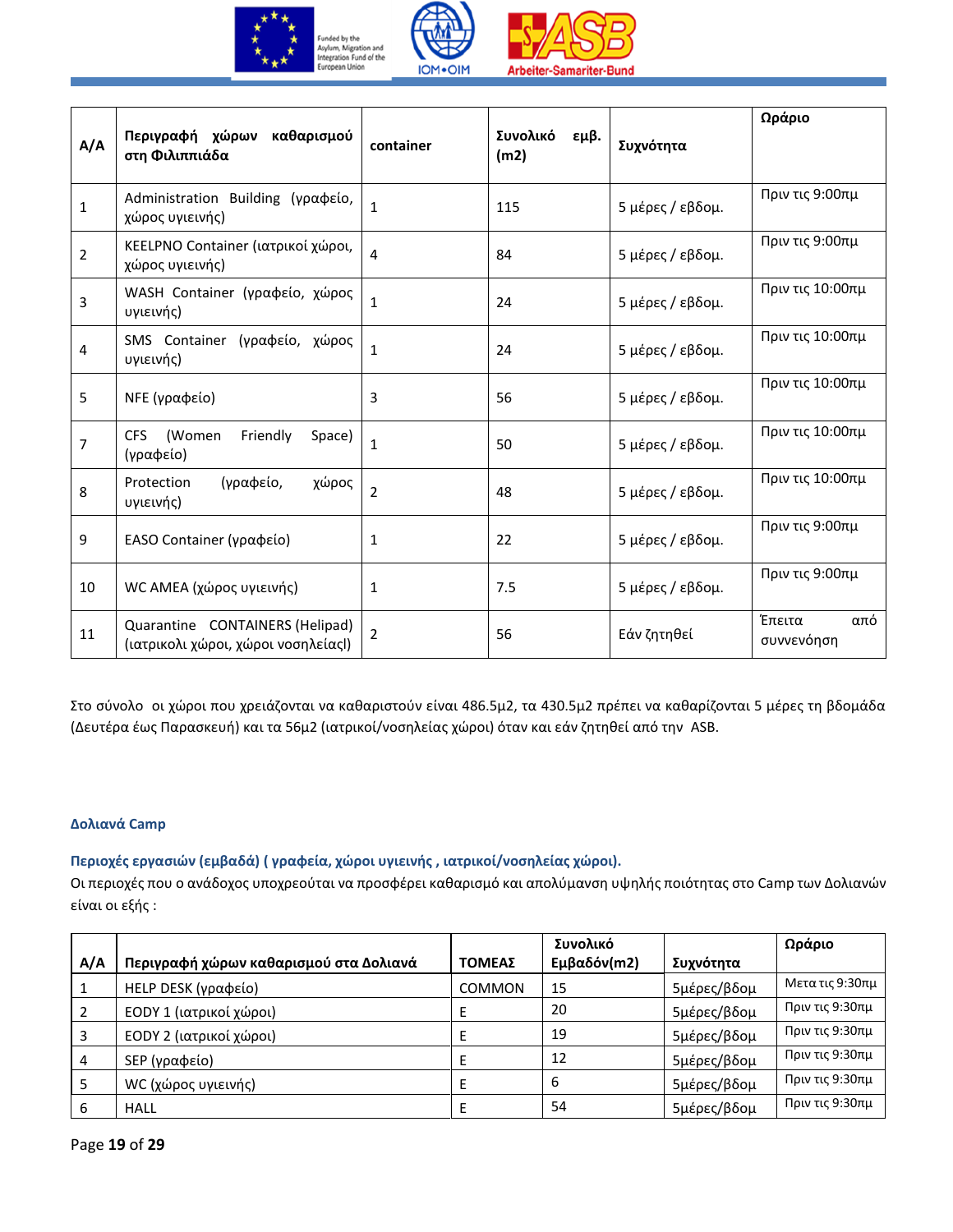

|    | RIS (γραφείο, χώρος υγιεινής)               |                 | 80 | 5μέρες/βδομ | 8:45πμ                             |
|----|---------------------------------------------|-----------------|----|-------------|------------------------------------|
| 8  | CFS(γραφείο)                                | <b>COMMON</b>   | 34 | 5μέρες/βδομ | Μετά τις 9:30πμ                    |
| 9  | Protection (γραφείο)                        | <b>COMMON</b>   | 32 | 5μέρες/βδομ | Μετά τις 9:30πμ                    |
| 10 | WC (DISABLE) (χώρος υγιεινής)               | D               | 4  | 5μέρες/βδομ | Μετά τις 9:30πμ                    |
| 18 | INFIRMARY (ιατρικοί χώροι, χώροι νοσηλείας) |                 | 38 | Εάν ζητηθεί | <b>Έπειτα</b><br>από<br>συνεννόηση |
| 19 | Quarantine Containers (at Basketball court) | <b>Outdoors</b> | 72 | Εάν ζητηθεί | <b>Έπειτα</b><br>από<br>συνεννόηση |

Στο σύνολο οι χώροι που χρειάζονται να καθαριστούν είναι 386μ2, τα 276μ2 πρέπει να καθαρίζονται 5 μέρες τη βδομάδα και τα 110μ2 (ιατρικοί/νοσηλείας χώροι) όταν και εάν ζητηθεί από την ASB.

# <span id="page-19-0"></span>**Ανθρώπινο δυναμικό και πρόγραμμα**

Το πρόγραμμα του προσωπικού καθαριότητας θα είναι 5 μέρες τη βδομάδα (Δευτέρα έως Παρασκευή). Η καθαριότητα των χώρων όπως προαναφέρθηκε πιο πάνω θα λαμβάνει χώρα 1 φορά τη μέρα, σε ώρες που αναφέρονται στους παραπάνω πίνακες.

Ο ανάδοχος θα πρέπει να μεριμνήσει για αντικατάσταση του προσωπικού σε περίπτωση κανονικής ή αναρρωτικής άδειας.

Ο ανάδοχος θα πρέπει να συντάξει πρόγραμμα προσωπικού που θα βρίσκονται στο χώρο. Στις δημόσιες αργίες δε θα πραγματοποιείται η καθαριότητα των χώρων.

### <span id="page-19-1"></span>**Νομικό πλαίσιο**

- Νόμος 4412 (ΦΕΚ Α' 147/08-08-2016) Δημόσιες Συμβάσεις Έργων, Προμηθειών και Υπηρεσιών (προσαρμογή στις Οδηγίες 2014/24/ΕΕ και 2014/25/ΕΕ).
- Νόμος 4636/2019 ( ΦΕΚ A' 169/01.11.2019 Περί Διεθνούς Προστασίας και άλλες διατάξεις.) Αρθρο 56, Άρθρο 18 Οδηγίας 2013/33/ΕΕ) Ρυθμίσεις για τις υλικές συνθήκες υποδοχής.
- Οδηγίες καθαρισμού χώρων από τον ΕΟΔΥ ενάντια στον COVID-19

### **Επιπλέον πληροφορίες**

Α. Ο ανάδοχος απαιτείται να διαθέτει το απαραίτητο προσωπικό και μηχανήματα και να πραγματοποιήσει όλες τις προαναφερθείσες εργασίες. Προσωπικό της εταιρείας ASB θα επιβλέπει τις εργασίες.

Β. Ο ενδιαφερόμενος **συνίσταται να επισκεφθεί τους χώρους πριν από την υποβολή της προσφοράς**, προκειμένου να κατανοηθούν οι χώροι, οι διαστάσεις και οι συνθήκες εργασίας.

Γ.Ο ανάδοχος θα προσφέρει τις υπηρεσίες του παίρνοντας όλα τα μέτρα προφύλαξης ενάντια στην εξάπλωση του COVID-19. Σε περίπτωση θετικού κρούσματος COVID-19 στη Δομή οι υπηρεσίες θα συνεχίζονται.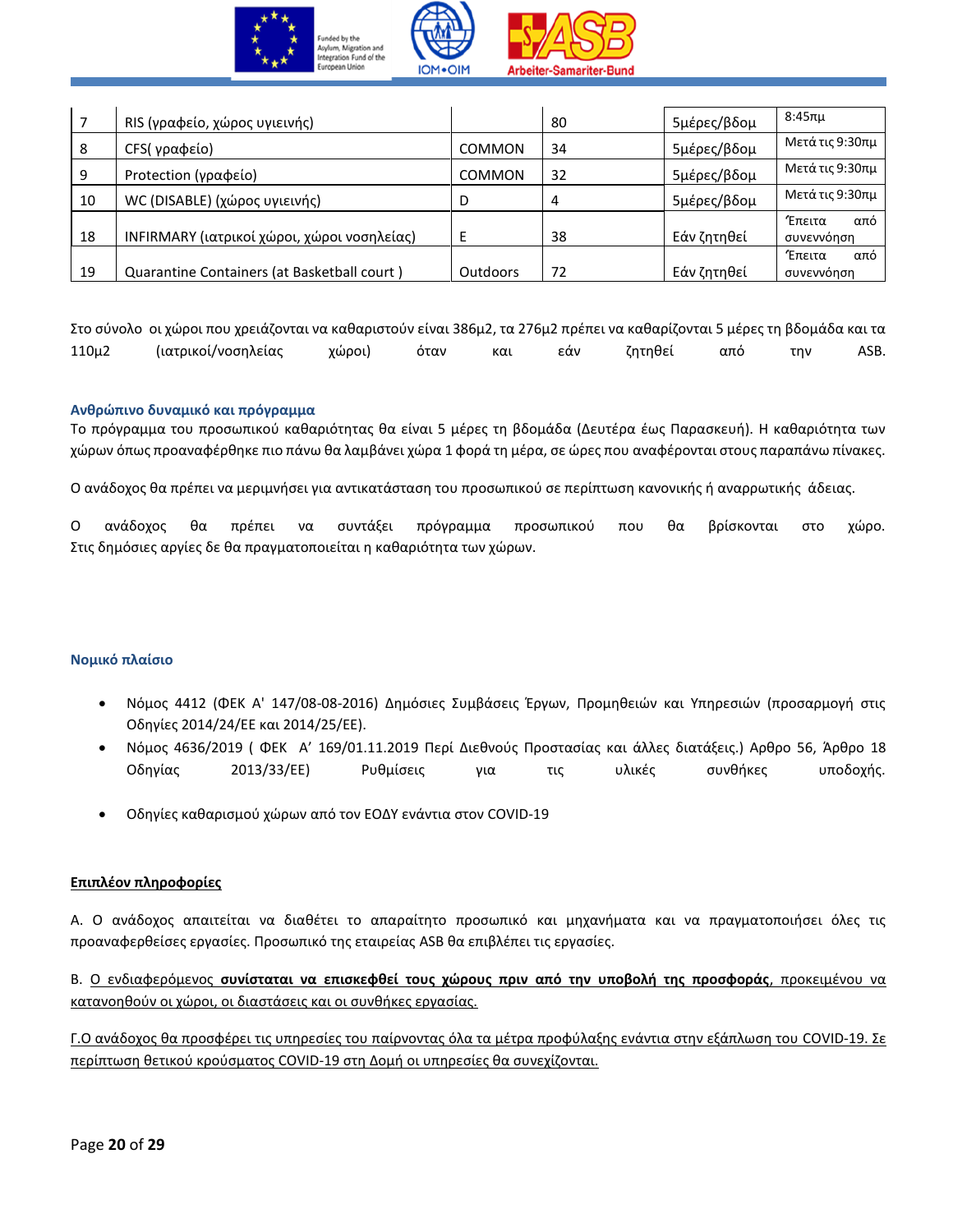

Δ. Στην αμοιβή του αναδόχου συμπεριλαμβάνονται κάθε φύσης έξοδα και δαπάνες (π.χ. προμήθεια καθαριστικών προϊόντων, σακούλες, αμοιβές προσωπικού συνεργείων κλπ). Ο ανάδοχος ευθύνεται αστικά, ποινικά, κοινωνικά για όλο το προσωπικό του.

E. Ο οργανισμός διατηρεί το δικαίωμα, εάν κριθεί απαραίτητο, τροποποίησης των παρεχόμενων υπηρεσιών (ποσότητα /συχνότητα) βάσει επανεκτίμησης των αναγκών.

# <span id="page-20-0"></span>**Αppendix/Παράρτημα 1**

### **ΟΔΗΓΙΕΣ ΓΙΑ ΤΟΝ ΠΕΡΙΒΑΛΛΟΝΤΙΚΟ ΚΑΘΑΡΙΣΜΟ ΚΑΙ ΑΠΟΛΥΜΑΝΣΗ**

### **ΜΗ ΥΓΕΙΟΝΟΜΙΚΩΝ ΜΟΝΑΔΩΝ ΠΟΥ ΠΙΘΑΝΟΝ ΕΧΟΥΝ ΕΚΤΕΘΕΙ ΣΤΟΝ ΙΟ SARS-CoV-2 (EODY 14 MAIOY 2020)**

Οδηγίες καθαρισμού και απολύμανσης μετά την παραμονή ύποπτου ή επιβεβαιωμένου περιστατικού λοίμωξης COVID-19 σε δημόσιο χώρο εκτός χώρου παροχής υπηρεσιών υγείας

• Στην περίπτωση παραμονής ύποπτου ή επιβεβαιωμένου περιστατικού λοίμωξης COVID-19 σε δημόσιο χώρο εκτός χώρου παροχής υπηρεσιών υγείας (π.χ. χώρο αναμονής δημόσιου κτηρίου, δωμάτιο ξενοδοχείου, γραφείο, δωμάτιο για την οικιακή απομόνωση ασθενούς, κ.α.), μετά την αποχώρηση/ απομάκρυνση του ατόμου από τον χώρο, για τον τελικό καθαρισμό, θα πρέπει ο χώρος να αερίζεται με φρέσκο αέρα για τουλάχιστον 1 ώρα και μετά να καθαρίζεται και να απολυμαίνεται προσεκτικά.

• Σύμφωνα με τα έως τώρα διαθέσιμα επιστημονικά δεδομένα, όλες οι δυνητικά μολυσμένες επιφάνειες (συμπεριλαμβανομένων των αντικειμένων) πρέπει να καθαρίζονται πρώτα με ουδέτερο απορρυπαντικό και καλή μηχανική τριβή και στη συνέχεια, αφού στεγνώσει η επιφάνεια, να απολυμαίνονται με:

Α)φρέσκο διάλυμα υποχλωριώδους νατρίου συγκέντρωσης τουλάχιστον 0.1% [αραίωση 1:50 (20ml:1000ml) αν χρησιμοποιείται οικιακή χλωρίνη αρχικής συγκέντρωσης 5%, ισοδύναμο με 1000 ppm διαθέσιμου χλωρίου] για τουλάχιστον 1 min. Το διάλυμα υποχλωριώδους νατρίου πρέπει να ετοιμάζεται πριν από τη χρήση του και να χρησιμοποιείται εντός 24 ωρών.

Σε περίπτωση που η αρχική συγκέντρωση του υποχλωριώδους νατρίου είναι διαφορετική του 5% ο υπολογισμός της απαιτούμενης αραίωσης για τελική συγκέντρωση 0,1% (1000 ppm διαθέσιμου χλωρίου) επιτυγχάνεται με τον ακόλουθο τύπο:

[% αρχική συγκέντρωση υποχλωριώδους νατρίου ∕ % επιθυμητή τελική συγκέντρωση] - 1 =

Συνολικά μέρη νερού για κάθε μέρος υποχλωριώδους νατρίου]1

Page **21** of **29**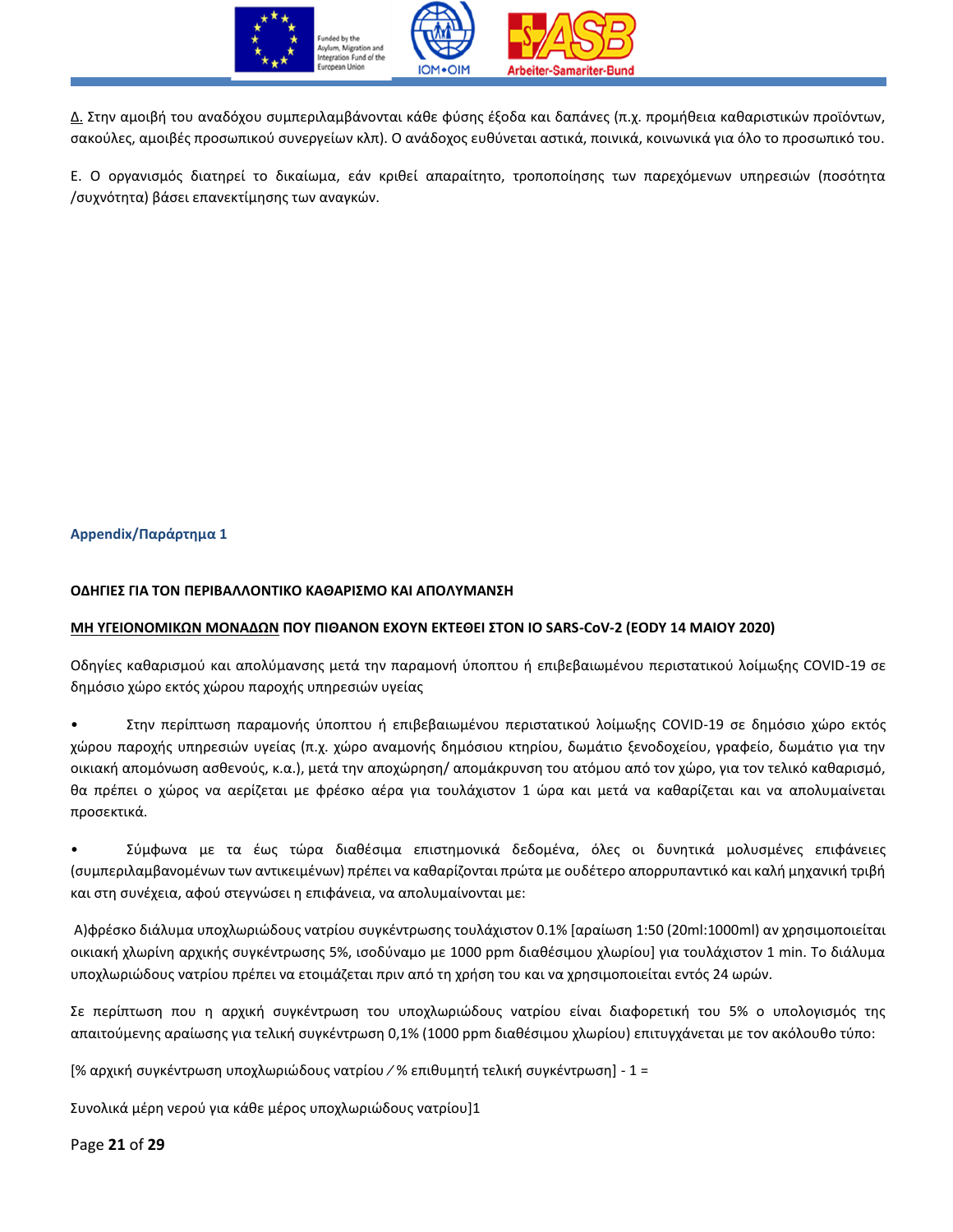

Β)διάλυμα με βάση την αιθανόλη σε συγκέντρωση 70-80%, για τουλάχιστον 1 min, αν η επιφάνεια μπορεί να καταστραφεί από τη χρήση του υποχλωριώδους νατρίου

Γ)άλλο απολυμαντικό σκεύασμα, εγκεκριμένο από τον Εθνικό Οργανισμό Φαρμάκων (ΕΟΦ), με αποδεδειγμένη δράση κατά των ελυτροφόρων ιών (ιοκτόνο), σύμφωνα με τις οδηγίες του κατασκευαστή και την εθνική νομοθεσία, όσον αφορά την αποτελεσματική (εφαρμογή για όσο χρόνο συνιστάται) και ασφαλή χρήση του προϊόντος.

Δ)Ο καθαρισμός με σαπούνι και νερό μειώνει τον αριθμό των μικροβίων και των ρύπων.Η απολύμανση σκοτώνει τα εναπομείναντα μικρόβια πάνω στις επιφάνειες.

Για παρασκευή διαλύματος υποχλωριώδους νατρίου τελικής συγκέντρωσης 0,1% (1000ppm) από διάλυμα αρχικής συγκέντρωσης 3.5% : [3,5% ∕ 0,1%] - 1 = 35 - 1 = 34 μέρη νερού για κάθε μέρος χλωρίνης

Συνεπώς πρέπει να προσθέσετε 1 μέρος χλωρίνης 3,5% σε 34 μέρη νερού (δηλ. 30 ml χλωρίνης σε 1000 ml νερού)

• Σημειώνεται ότι στο εμπόριο κυκλοφορούν εγκεκριμένα από τον ΕΟΦ προϊόντα, με καθαριστικές και απολυμαντικές ιδιότητες ταυτόχρονα. Στην περίπτωση αυτή όμως, θα πρέπει να δίνεται προσοχή, ώστε οι απολυμαντικές ουσίες που περιέχουν να έχουν ιοκτόνο δράση.

• Θα πρέπει να αποφεύγεται το πιτσίλισμα (splashing) κατά τη διάρκεια της καθαριότητας και απολύμανσης.

• Θα πρέπει να αποφεύγεται o ψεκασμός του χώρου και η νεφελοποίησηως μέθοδος απολύμανσης. Ο ψεκασμός ενδέχεται να προκαλέσει την παραγωγή μολυσματικού αερολύματος, η αποτελεσματικότητά του είναι αβέβαιη, και ενέχει αυξημένο κίνδυνο έκθεσης του χρήστη σε τοξικές ουσίες.

• Οι επιφάνειες με τις οποίες ερχόταν σε επαφή το ύποπτο ή επιβεβαιωμένο κρούσμα συχνά, πρέπει να καθαρίζονται και απολυμαίνονται συχνότερα από ότι συνήθως.Οι επιφάνειες αυτές περιλαμβάνουν: πόμολα και χερούλια θυρών, τηλέφωνα, θρανία, υπολογιστές, πληκτρολόγια, διακόπτες, κουπαστές, καρέκλες, υποβραχιόνια πολυθρόνων, επιφάνειες τραπεζιών, κουμπιά ανελκυστήρων, κ.α.

• Ιδιαίτερη προσοχή πρέπει να δίνεται σε αντικείμενα που είναι εμφανώς λερωμένα/μολυσμένα με βιολογικά υγρά (σάλιο, εκκρίσεις του αναπνευστικού), καθώς και σε τουαλέτες, νιπτήρες και χώρους υγιεινής γενικότερα.

• Συστήνεται ο εξοπλισμός καθαριότητας (πανιά, σφουγγάρια, χαρτί, σφουγγαρίστρα, κ.α.) να είναι μίας χρήσης ή να χρησιμοποιείται αποκλειστικά για το χώρο αυτό, αν είναι εφικτό. Σε περίπτωση που ο εξοπλισμός καθαριότητας δεν είναι μίας χρήσης, πρέπει να καθαρίζεται και να απολυμαίνεται μετά από κάθε χρήση μέσα σε 0.1% διάλυμα υποχλωριώδους νατρίου ή σε απολυμαντικό διάλυμα με ιοκτόνο δράση.

Ο προτεινόμενος **εξοπλισμός ατομικής προστασίας για το προσωπικό καθαριότητας** περιλαμβάνει:

o Χειρουργική μάσκα

o Ρόμπα με μακριά μανίκια, μίας χρήσης, αδιάβροχη (ή υγροαπωθητικήκαι επιπρόσθετα πλαστική ποδιά)

- o Γάντια μίας χρήσης
- o Προστατευτικά γυαλιά

Page **22** of **29**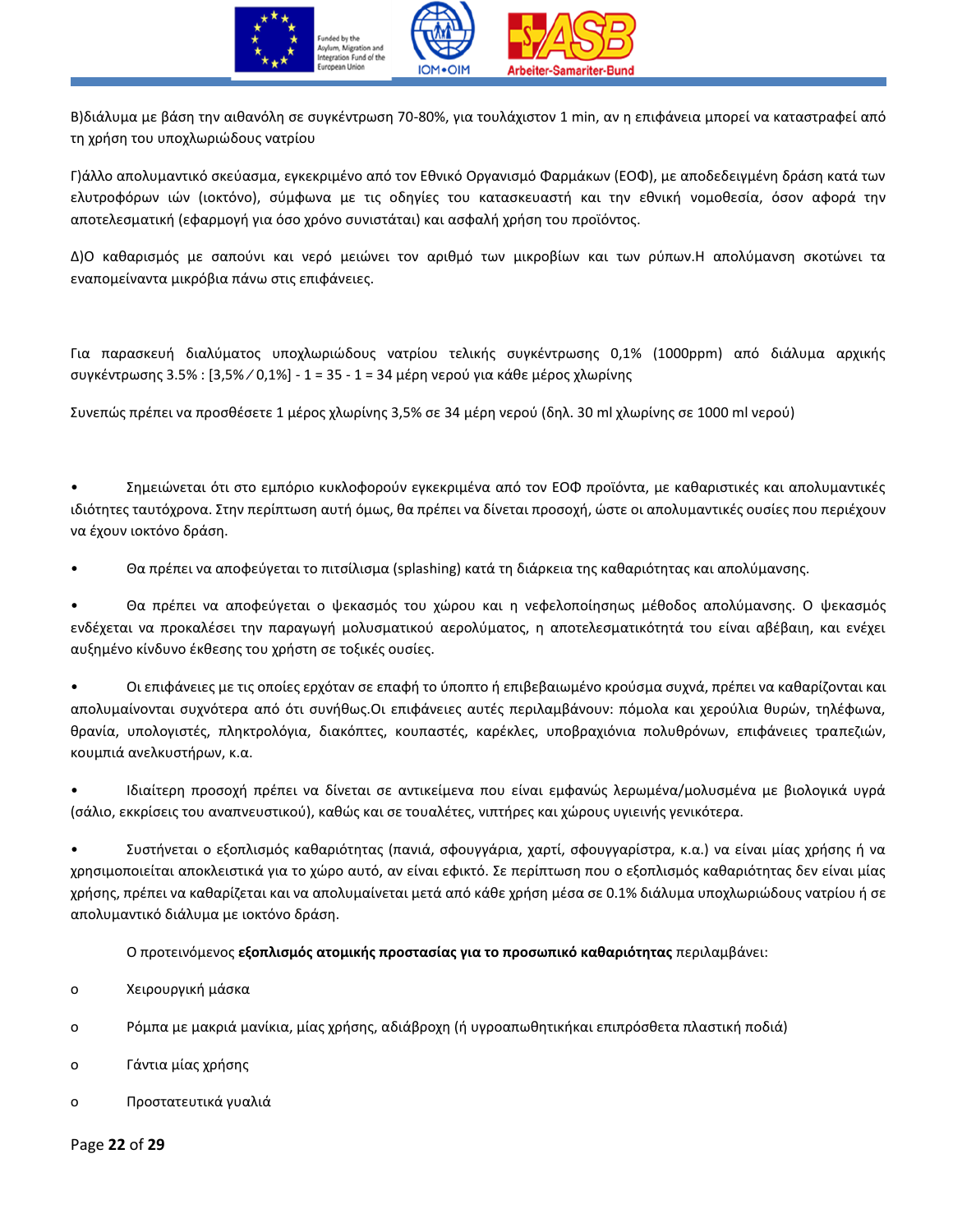

• Πρέπει να ακολουθείται ο σωστός και ασφαλής τρόπος εφαρμογής, αφαίρεσης και απόρριψης του εξοπλισμού ατομικής προστασίας (με συχνή υγιεινή χεριών, σύμφωνα με τις οδηγίες του ΕΟΔΥ).

• Μετά τον καθαρισμό, την απολύμανση και την απόρριψη του εξοπλισμού ατομικής προστασίας πρέπει να ακολουθεί πάντα υγιεινή των χεριών: πλύσιμο με νερό και σαπούνι για τουλάχιστον 20 δευτερόλεπτα ή, αν αυτό δεν είναι εφικτό, χρήση αντισηπτικού διαλύματος με περιεκτικότητα 60-95% σε αιθανόλη.

• Όλα τα υφάσματα (κουρτίνες, κλινοσκεπάσματα, ρούχα, κ.α.) πρέπει να πλένονται σε θερμοκρασία 60oC με προσθήκη απορρυπαντικού. Εάν κάτι τέτοιο δεν είναι εφικτό λόγω της φύσης των υφασμάτων, θα πρέπει να χρησιμοποιούνται ειδικά προϊόντα που περιέχουν υποχλωριώδες νάτριο ή απολυμαντικές ουσίες ειδικές για τα υφάσματα αυτά. Στην περίπτωση που κάποια αντικείμενα με υφασμάτινη επένδυση δεν μπορούν να καθαριστούν και να απολυμανθούν ή να πλυθούν όπως περιγράφεται παραπάνω(π.χ. έπιπλα επικαλυμμένα με ταπετσαρία ή στρώματα), μπορεί να εφαρμοστεί καθαρισμός με ατμό.

• Πρέπει να αποφεύγεται το τίναγμα των υφασμάτων, έτσι ώστε να ελαχιστοποιείται η πιθανότητα διασποράς του ιού στον αέρα.

• Οι ανωτέρω συστάσεις πρέπει να ακολουθούνται και για τον καθαρισμό δωματίου ασθενούς με λοίμωξη COVID-19 στην περίπτωση της κατ' οίκον νοσηλείας. Όσον αφορά τον ελάχιστο προτεινόμενο ατομικό προστατευτικό εξοπλισμό του ατόμου που καθαρίζει σε αυτήν την περίπτωση, η χρήση προστατευτικής ρόμπας μίας χρήσης μπορεί να αντικατασταθεί με αδιάβροχη ποδιά – η οποία πρέπει να πλένεται προσεκτικά με ζεστό νερό και απορρυπαντικό μετά από κάθε χρήση ή να είναι μίας χρήσεως - και τα προστατευτικά γυαλιά να παραληφθούν, εφόσον βέβαια δεν υπάρχει πιθανότητα εκτίναξης μολυσματικών σωματιδίων.

# • **Τα απορρίμματα που παράγονται κατά τη διάρκεια του καθαρισμού θα πρέπει να ασφαλίζονται σε ξεχωριστή σακούλα, η οποία μπορεί να απορρίπτεται στους πράσινους κάδους σκουπιδιών.**

• Συστήνεται τέλος να κρατούνται τα στοιχεία επικοινωνίας του προσωπικού καθαριότητας στις περιπτώσεις ύποπτου ή επιβεβαιωμένου κρούσματος, για πιθανή ιχνηλάτηση επαφών και παρακολούθηση για 14 ημέρες μετά τον καθαρισμό.

# **1. Γενικές οδηγίες αερισμού, καθαρισμού και απολύμανσης για όλους τους δημόσιους χώρους κατά τη διάρκεια της πανδημίας COVID-19**

Για τον καθαρισμό δημόσιων χώρων που επισκέπτεται το ευρύ κοινό, συνιστάται η χρήση διαφορετικού εξοπλισμού καθαριότητας και απολύμανσης μεταξύ των χώρων που επισκέπτεται το ευρύ κοινό και αυτών που χρησιμοποιούν οι εργαζόμενοι. Ειδικότερα συστήνονται τα ακόλουθα:

• Επαρκής φυσικός αερισμός (π.χ. άνοιγμα παραθύρων, χρήση ανεμιστήρων). Αποφυγή ανακύκλωσης του αέρα. Για περισσότερες πληροφορίες σχετικά με τον αερισμό δημόσιων χώρων μπορείτε να απευθυνθείτε στη σχετική εγκύκλιο του Υπουργείου Υγείας στο https://www.moh.gov.gr/articles/health/dieythynsh-dhmosias-ygieinhs/metra-prolhpshs-enantikoronoioy- sars-cov-2/7108-lhpsh-metrwn-diasfalishs-ths-dhmosias-ygeias-apo-iogeneis-kai-alles-loimwksei-s-kata- th-xrhshklimatistikwn-monadwn.

• Επιφάνειες οι οποίες χρησιμοποιούνται/ αγγίζονται συχνά πρέπει να καθαρίζονται (ή και να απολυμαίνονται,αν είναι εφικτό, με απολυμαντικές ουσίες όπως περιγράφονται στην παράγραφο 1) όσο το δυνατόν συχνότερα: τουλάχιστον καθημερινά, και εάν είναι δυνατόν ακόμα πιο συχνά. Παραδείγματα τέτοιων επιφανειών είναι: πόμολα και χερούλια θυρών, καρέκλες, υποβραχιόνια πολυθρόνων, επιφάνειες τραπεζιών, διακόπτες, κουπαστές, βρύσες, κουμπιά ανελκυστήρων, χειρολαβές κ.α.

• Η χρήση ουδέτερου απορρυπαντικού για τον τακτικό καθαρισμό επιφανειών σε δημόσιους χώρουςπου επισκέπτεται το ευρύ κοινό θεωρείται επαρκής. Προσοχή, αυτό δεν ισχύει για χώρους όπου έχει παρευρεθείύποπτο ή επιβεβαιωμένο περιστατικό λοίμωξης COVID -19, οπότε θα πρέπει να εφαρμόζονται οι οδηγίες της παραγράφου 1.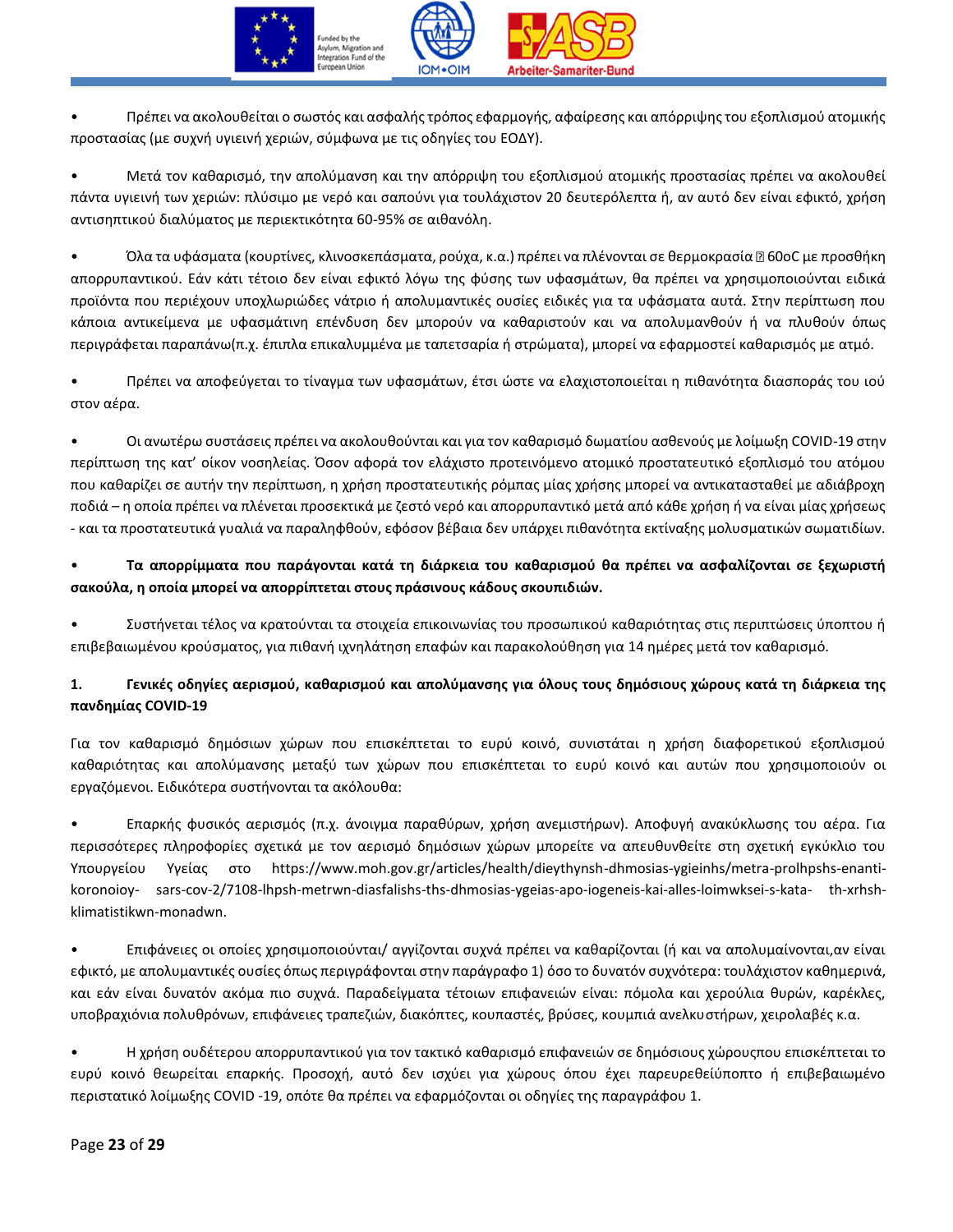

• Oι δημόσιες τουαλέτες, οι νιπτήρες και οι χώροι υγιεινής που χρησιμοποιούνται από πολλά άτομα (όπως π.χ. σε αεροδρόμια, εμπορικά κέντρα, κ.α.) πρέπει να καθαρίζονται προσεκτικά. Συστήνεται μετά τον καθαρισμό αυτών των χώρων να ακολουθεί απολύμανσημε ιοκτόνο απολυμαντικό, όπως π.χ. διάλυμα υποχλωριώδους νατρίου σε συγκέντρωση 0.1% [αραίωση 1:50 (20ml:1000ml)αν χρησιμοποιείται οικιακή χλωρίνη αρχικής συγκέντρωσης 5%, ισοδύναμο με 1000 ppm διαθέσιμου χλωρίου] για τουλάχιστον 1 min, ή άλλο ιοκτόνο προϊόνεγκεκριμένο από τον ΕΟΦ ακολουθώντας τις οδηγίες του κατασκευαστή.

• Το προσωπικό καθαριότητας πρέπει να φοράει κατάλληλο εξοπλισμό ατομικής προστασίας.Η χρήση στολής εργασίας(που αφαιρείται και πλένεται συχνά με ζεστό νερόή είναι μιας χρήσεως) και γαντιών θεωρείται επαρκής για τον καθαρισμόδημόσιων χώρων.Προσοχή, αυτό δεν ισχύει για χώρους όπου έχει παρευρεθεί ύποπτο ή επιβεβαιωμένο περιστατικό λοίμωξης COVID -19, οπότε και θα πρέπει να εφαρμόζονται οι οδηγίες της παραγράφου 1.

• Πρόσθετος εξοπλισμός ατομικής προστασίας, όπως μάσκα, προστατευτικά γυαλιά και αδιάβροχη ποδιά, μπορεί να χρειάζεται κατά την παρασκευή διαλυμάτων, ανάλογα με το καθαριστικό/απολυμαντικό που χρησιμοποιείται και τη διαδικασία καθαρισμού, για την προστασία του προσωπικού καθαριότητας, ιδιαίτερα εάν υπάρχει κίνδυνος πιτσιλίσματος.

• Μετά τον καθαρισμό, την απολύμανση και την απόρριψη του εξοπλισμού ατομικής προστασίας πρέπει να ακολουθεί πάντα υγιεινή των χεριών: πλύσιμο με νερό και σαπούνι για τουλάχιστον 20 δευτερόλεπτα ή, αν αυτό δεν είναι εφικτό, χρήση αντισηπτικού διαλύματος με περιεκτικότητα 60-95% σε αιθανόλη.

• Τα απορρίμματα που παράγονται κατά τη διάρκεια του καθαρισμού μπορούν να απορρίπτονται στους πράσινους κάδους σκουπιδιών.

# **2. Καθαρισμός εξωτερικών χώρων κατά της διάρκειας της πανδημίας COVID-19**

• Για τους εξωτερικούς χώρους, όπως παιδικές χαρές και πάρκα, η εφαρμογή των συνήθων πρακτικών καθαρισμού θεωρείται επαρκής. Δεν χρειάζεται απολύμανση. Ειδικότερα:

Α) Δεν συστήνεται ο ψεκασμός με απολυμαντικές ουσίες σε εξωτερικές παιδικές χαρές, καθότι δεν έχει αποδειχθεί ότι η πρακτική αυτή μειώνει τον κίνδυνο διασποράς της λοίμωξης COVID-19 στο ευρύ κοινό και δεν αποτελεί αποτελεσματική και συνετή χρήση των διαθέσιμων πόρων.

Β) Επιφάνειες από πλαστικό ή μέταλλο, με τις οποίες το κοινό έρχεται σε συχνή επαφή, όπως χερούλια και κιγκλιδώματα, πρέπει να καθαρίζονται τακτικά με απορρυπαντικό και μηχανική τριβή.

Γ) Δεν συστήνεται ο καθαρισμός και η απολύμανση ξύλινων επιφανειών/κατασκευών (π.χ. παγκάκια, τραπέζια, κατασκευές για παιχνίδι κ.α.) ή δαπέδων εξωτερικού χώρου (π.χ. από άμμο, χαλίκι, κ.α.).

• Τα πεζοδρόμια και οι δρόμοι δεν χρειάζεται να απολυμαίνονται αλλά επιβάλλεται να καθαρίζονται τακτικά. Ο κίνδυνος διασποράς της λοίμωξης COVID-19 μέσω αυτών των επιφανειών είναι πολύ μικρός και η απολύμανσή τους δεν θεωρείται αποτελεσματικό μέτρο προφύλαξης.

# **Παράρτημα 1\_ Oδηγίες για τον καθαρισμό/απολύμανση μη υγειονομικών μονάδων με πιθανή έκθεση στον ιό**

**Παράρτημα 2\_ οδηγίες για τον καθαρισμό/απολύμανση των χώρων των υγειονομικών μονάδων ( αναρρωτήριο/θεραπευτήριο, χώροι καραντίνας)**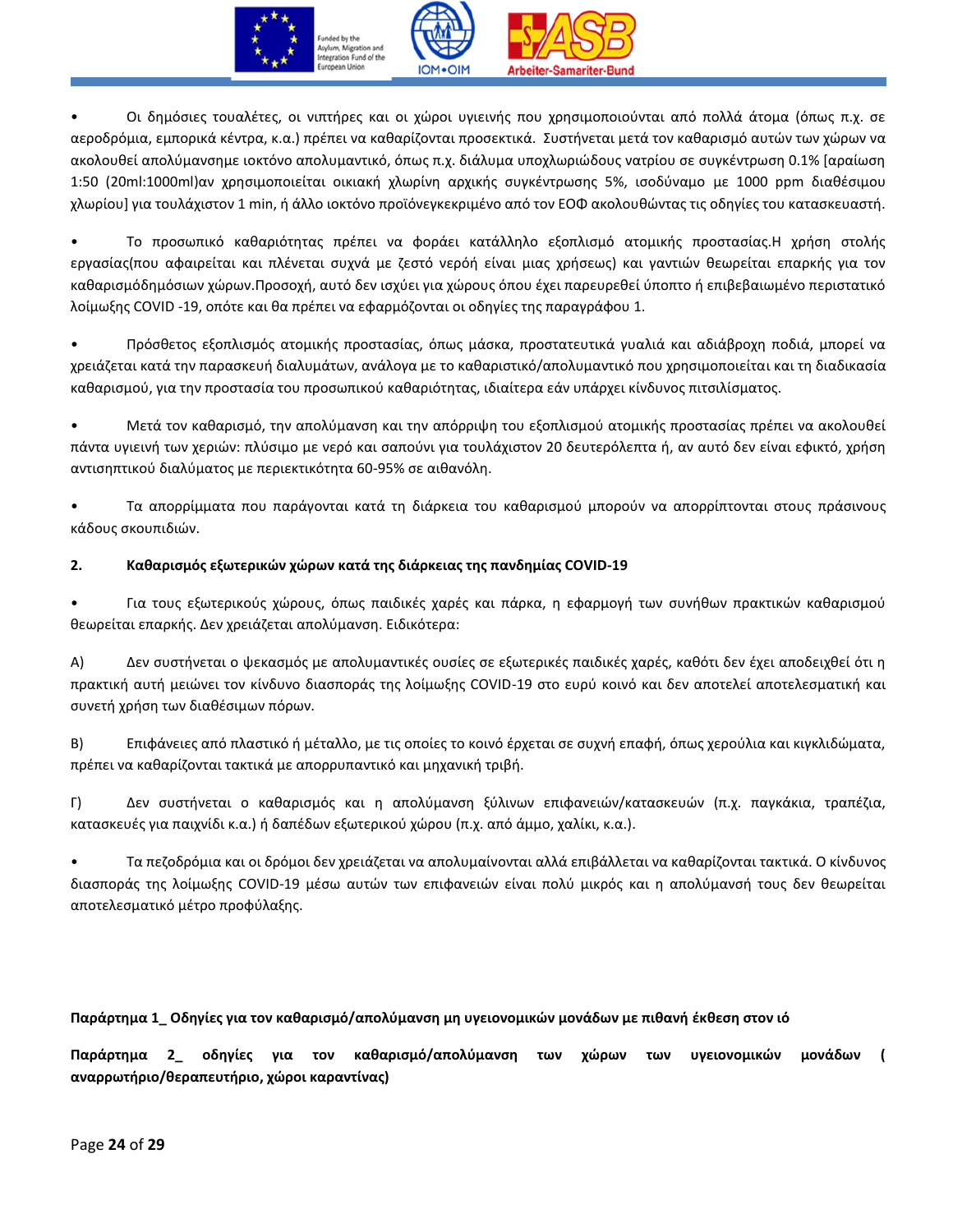

# <span id="page-24-0"></span>**Αppendix/Παράρτημα 2**

### **ΟΔΗΓΙΕΣ ΓΙΑ ΤΟΝ ΠΕΡΙΒΑΛΛΟΝΤΙΚΟ ΚΑΘΑΡΙΣΜΟ ΚΑΙ ΑΠΟΛΥΜΑΝΣΗ**

#### **YΓΕΙΟΝΟΜΙΚΩΝ ΜΟΝΑΔΩΝ ΠΟΥ ΠΙΘΑΝΟΝ ΕΧΟΥΝ ΕΚΤΕΘΕΙ ΣΤΟΝ ΙΟ SARS-CoV-2**

Ο κορωνοϊός SARS–CoV-2 είναι στέλεχος που απομονώνεται για πρώτη φορά από τον άνθρωπο. Με βάση τα διαθέσιμα επιδημιολογικά δεδομένα, φαίνεται ότι ο κορωνοϊός SARS– CoV- 2 πιθανότατα μεταδίδεται από άνθρωπο σε άνθρωπο μέσω σταγονιδίων που αποβάλλονται από άτομο που νοσεί, μέσω βήχα ή πταρμού ή με άμεση ή έμμεση επαφή με εκκρίσεις αναπνευστικού (δηλαδή μέσω μολυσμένων χεριών). Ο χρόνος επώασης της νόσου, υπολογίζεται σε 2-14 ημέρες με μέσο χρόνο επώασης τις 5 ημέρες. Σύμφωνα με τον Παγκόσμιο Οργανισμό Υγείας, ο ιός SARS- CoV-2 μπορεί να επιβιώνει σε επιφάνειες από λίγες ώρες έως αρκετές ημέρες και εξαρτάται από τις ποικίλες συνθήκες που επικρατούν στο περιβάλλον (θερμοκρασία και υγρασία) και τον τύπο της επιφάνειας (μέταλλο, ξύλο, χαρτί, γυαλί, πλαστικό κ.α.). Για την επαρκέστερη παροχή διευκρινήσεων παρατίθενται οι κάτωθι ορισμοί :

• Καθαρισμός είναι η μηχανική απομάκρυνση οργανικών & ανόργανων ρύπων (π.χ. σκόνη) από μία επιφάνεια ή από ένα εργαλείο με αποτέλεσμα τη μείωση του μικροβιακού φορτίου. Επίσης καθαρισμός μπορεί να εφαρμοστεί σε ανθρώπινα μέλη (π.χ. χέρια, πρόσωπο, κεφαλή κ.λπ.).

• Απολύμανση είναι η διαδικασία με την οποία επιτυγχάνεται η αδρανοποίηση ή καταστροφή των παθογόνων μικροοργανισμών αλλά όχι των ανθεκτικών τους μορφών (π.χ. σπόροι) με χημικές ουσίες (π.χ. αλκοόλη) ή φυσικές μεθόδους (π.χ. θερμοκρασία) σε αντικείμενα, εργαλεία και επιφάνειες.

Για κάθε εγκατάσταση θα πρέπει να καταρτίζεται ένα μόνιμο πρόγραμμα διαδικασιών για τον καθαρισμό και την απολύμανση τους, ώστε να εξασφαλίζεται ότι όλοι οι χώροι και σημεία επαφής (δάπεδα, τοίχοι, οροφές, πάγκοι εργασίας, ράφια, καρότσια, καλάθια, πόμολα, θερμόμετρα, οξύμετρα κλπ.) καθαρίζονται επαρκώς. Όλο το προσωπικό καθαριότητας πρέπει να γνωρίζει καλά τις ενδεδειγμένες τεχνικές καθαρισμού. Οι διαδικασίες καθαρισμού πρέπει να λαμβάνουν χώρα πριν την απολύμανση. Για τη χρήση απορρυπαντικών (σαπούνια και άλλα καθαριστικά) πρέπει να χρησιμοποιείται χλιαρό νερό ενώ για τη χρήση απολυμαντικών, π.χ χλωρίνης, κρύο νερό για την αποφυγή της δημιουργίας ανεπιθύμητων αντιδράσεων. Μετά τον καθαρισμό με την χρήση κατάλληλου απορρυπαντικού, η επιφάνεια πρέπει να στεγνώσει για να ακολουθήσει η απολύμανση με χρήση κατάλληλου απολυμαντικού, το οποίο πρέπει να είναι εγκεκριμένο από τον ΕΟΦ, με ιοκτόνο δράση (συμπεριλαμβανομένων των κορωνοϊών) και να συνοδεύεται από τα σχετικά δελτία ασφαλείας. Η εφαρμογή του γίνεται με την αυστηρή τήρηση των όρων και οδηγιών χρήσης τους και εξασφαλίζεται και επαρκής αερισμός του χώρου.

Επισημαίνεται πως πρέπει να γίνει έλεγχος ώστε να μην έχει παρέλθει η ημερομηνία λήξης του

προϊόντος, ενώ δίνεται ιδιαίτερη προσοχή στην αποφυγή ανάμειξης καθαριστικών και απολυμαντικών, εκτός αν οι ετικέτες υποδεικνύουν ότι ο συνδυασμός τους ενδείκνυται (π.χ. Ο συνδυασμός χλωρίνης με καθαριστικά αμμωνίας μπορεί να προκαλέσει σοβαρό τραυματισμό ή ακόμη και τον θάνατο).

Συγκεκριμένα θα πρέπει να υφίστανται τα εξής:

• Συστηματικός και επαρκής αερισμός όλων των χώρων.

• Πέρα από τις συνήθεις εργασίες καθαρισμού με σαπούνι και νερό, χρειάζεται συχνός καθαρισμός των λείων επιφανειών που χρησιμοποιούνται συχνά (π.χ. πόμολα, βρύσες κλπ) με κοινά

καθαριστικά-απολυμαντικά όπως : διαλύματα υποχλωριώδους νατρίου συγκέντρωσης τουλάχιστον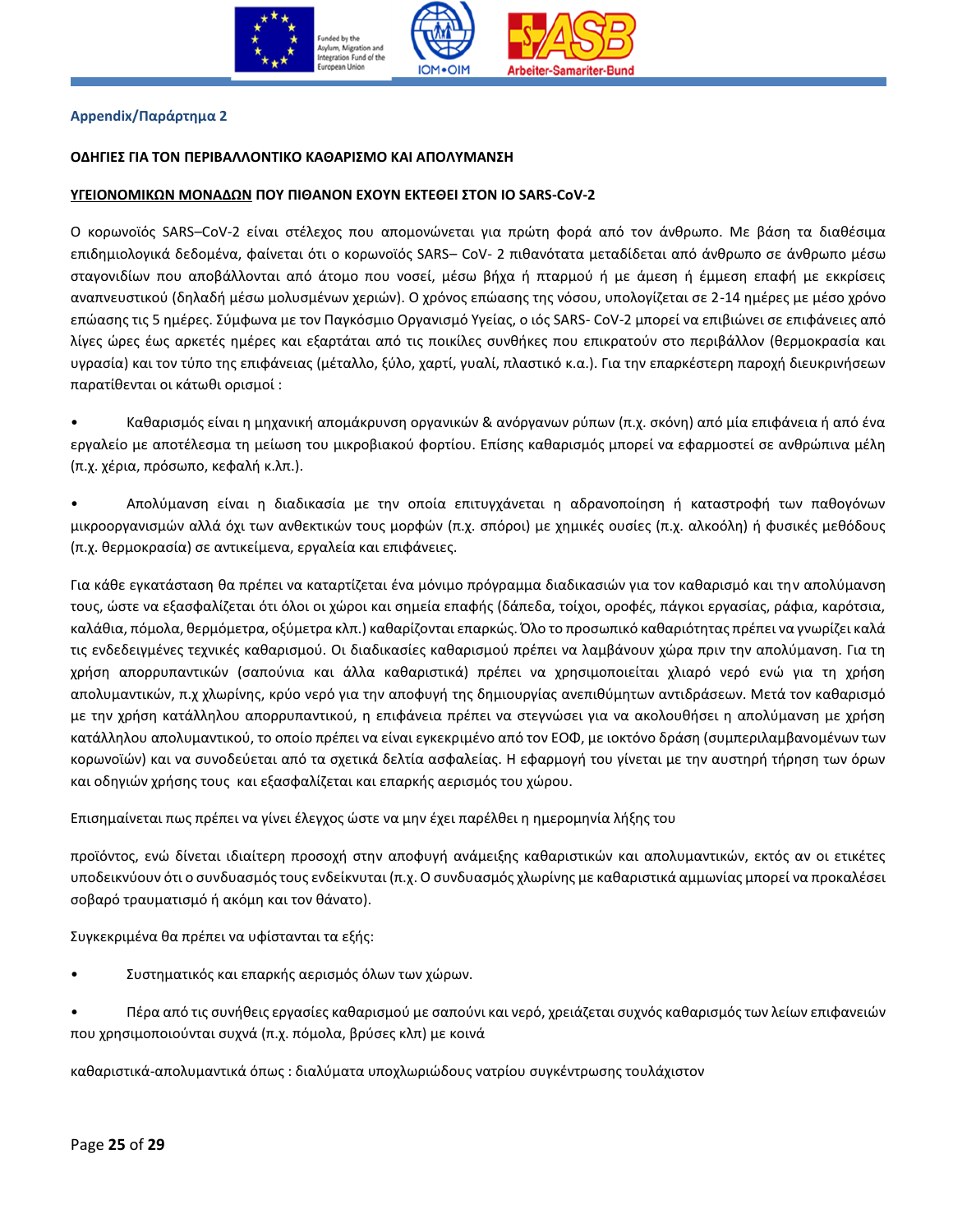

0.50 % που πωλούνται έτοιμα στο εμπόριο. Στην πράξη αυτό επιτυγχάνεται με τη διάλυση οικιακής χλωρίνης μέσα σε νερό σε αναλογία 100ml οικιακή χλωρίνη σε 1 λίτρο νερό. Απαιτούμενος χρόνος παραμονής του διαλύματος στην επιφάνεια 10 λεπτά ή αλκοολούχα διαλύματα περιεκτικότητας σε αιθανόλη 70% (πωλούνται έτοιμα στο εμπόριο), για επιφάνειες ευαίσθητες προς τη χλωρίνη. Παραμονή του διαλύματος αυτού επί των προς απολύμανση επιφανειών 1 λεπτό. Σημειώνεται ότι οι εργασίες καθαρισμού πρέπει να γίνονται με χρήση γαντιών και στολή εργασίας.

• Ιδιαίτερη προσοχή πρέπει να δίνεται στον καθαρισμό των αντικειμένων και των επιφανειών με τις

οποίες ήρθε σε επαφή άτομο που εμφάνισε συμπτώματα κορονοϊού SARS-CοV-2 .

• Οι πλαστικές σακούλες των κάδων, όταν γεμίζουν, πρέπει να δένονται σφικτά και να

απομακρύνονται αμέσως. Τονίζεται ότι, το προσωπικό, όταν καθαρίζει, θα πρέπει να φοράει γάντια και στολή εργασίας. Τα γάντια μετά τη χρήση τους πρέπει να απορρίπτονται αμέσως στις πλαστικές σακούλες των κάδων απορριμμάτων και να μη γίνονται προσπάθειες καθαρισμού τους, πχ. πλύσιμο των γαντιών μιας χρήσης και επαναχρησιμοποίησή τους.

• Επισημαίνεται ότι, η χρήση γαντιών μια χρήσης δεν αντικαθιστά σε καμιά περίπτωση το πλύσιμο

### των χεριών

• Αποφυγή κοινής χρήσης αναλώσιμων γραφείου (μολυβιών, στυλό, μαρκαδόρων κλπ.) και άλλων προσωπικών αντικειμένων.

• Σε βήχα ή φτέρνισμα, κάλυψη της μύτης και του στόματος με το μανίκι στο ύψος του αγκώνα ή με χαρτομάντιλο. Το χρησιμοποιημένο χαρτομάντιλο πρέπει να απορρίπτεται αμέσως μετά τη χρήση του μέσα στους κάδους απορριμμάτων.

• Τακτικό πλύσιμο των χεριών των εργαζομένων και των επισκεπτών με σαπούνι και νερό για τουλάχιστον 20 δευτερόλεπτα. Ακολουθεί προσεκτικό στέγνωμα των χεριών με χάρτινες χειροπετσέτες μιας χρήσης οι οποίες θα απορρίπτονται στους κάδους απορριμμάτων.

• Οι εργαζόμενοι και οι επισκέπτες εναλλακτικά να χρησιμοποιούν αντισηπτικό αλκοολούχο

διάλυμα (περιεκτικότητας 70% σε αλκοόλη) ή χαρτομάντιλα με αλκοόλη. Συνιστάται καλό τρίψιμο των χεριών μέχρι το αντισηπτικό να στεγνώσει. Το μπουκάλι με το αλκοολούχο διάλυμα (με αντλία έγχυσης και βάση) πρέπει να βρίσκεται σε ευκρινή θέση στη είσοδο.

• Αποφυγή κατά το δυνατόν της κοντινής επαφής (<2m) για χρονικό διάστημα μεγαλύτερο των 15

λεπτών με άτομα τα οποία εμφανίζουν συμπτώματα βήχα, φτερνίσματος ή πυρετού.

Λειτουργικές εγκαταστάσεις υγιεινής των χεριών (νιπτήρας με σαπούνι και νερό ή αλκοολούχο αντισηπτικό διάλυμα) θα πρέπει να υπάρχουν για τους εργαζόμενους σε όλα τα σημεία περίθαλψης και νοσηλείας, καθώς και στις περιοχές εφαρμογής και αφαίρεσης των μέσων ατομικής προστασίας (ρόμπες, γάντια, μάσκες κλπ). Επιπλέον, εγκαταστάσεις υγιεινής χεριών θα πρέπει να είναι διαθέσιμες για όλους τους ασθενείς στους χώρους των υγειονομικών μονάδων.

• Εξασφάλιση επάρκειας όλης της απαραίτητης υλικοτεχνικής υποδομής για την εφαρμογή της

υγιεινής των χεριών και της αναπνευστικής υγιεινής από τους εργαζόμενους και τους φιλοξενούμενους

– Υγρό σαπούνι σε κάθε νιπτήρα και χειροπετσέτες

– - Ποδοκίνητοι κάδοι που κλείνουν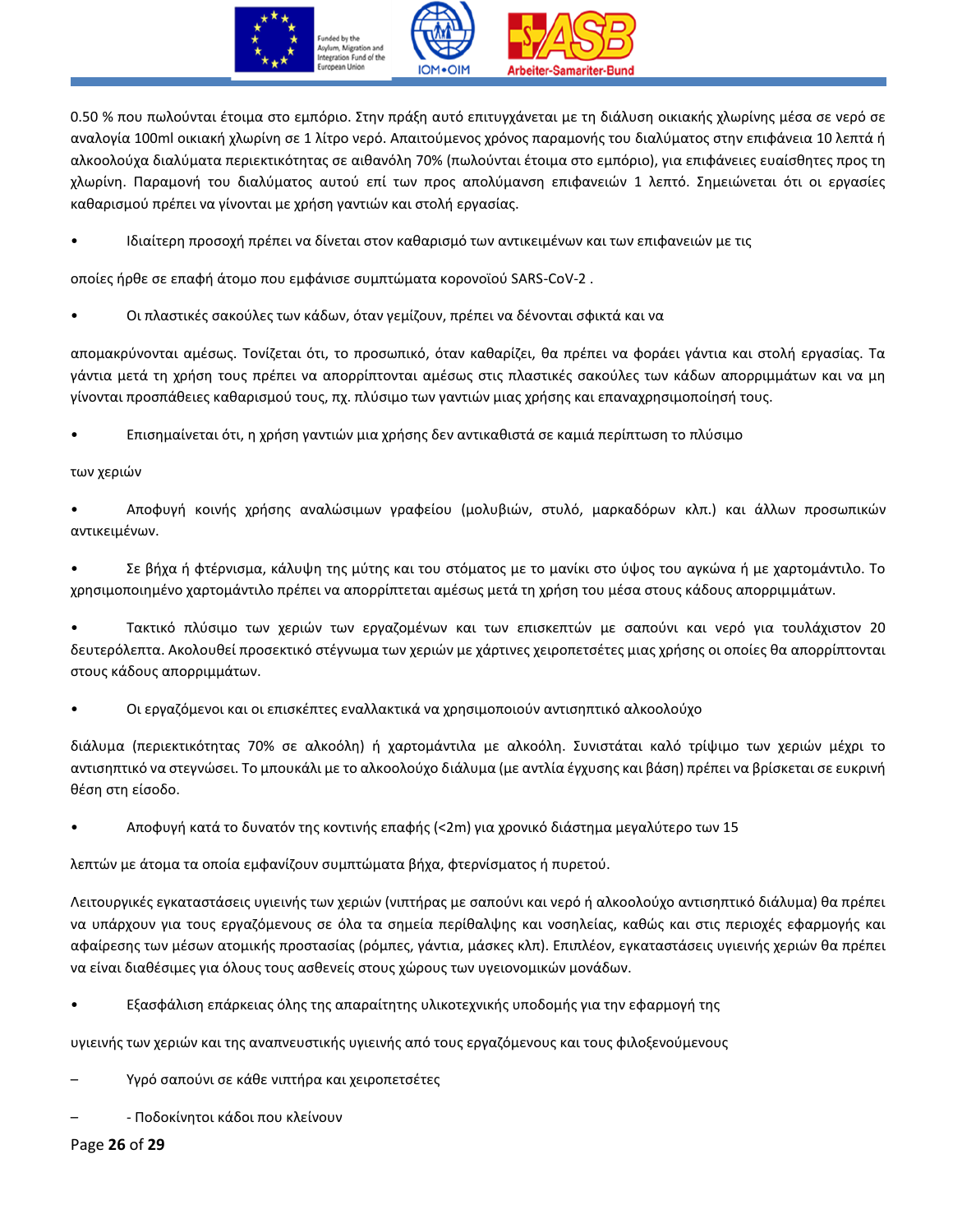

– Χαρτομάντηλα

– - Αλκοολούχα αντισηπτικά διαλύματα

• Μέριμνα ώστε οι νιπτήρες στις τουαλέτες να διαθέτουν πάντα φιάλη με υγρό σαπούνι και χάρτινες πετσέτες μιας χρήσης, οι οποίες πρέπει να απορρίπτονται σε κάδους που θα είναι δίπλα στους νιπτήρες.

• Μέριμνα ώστε όλοι οι κάδοι απορριμμάτων να διαθέτουν ποδοκίνητο καπάκι και να περιέχουν πλαστική σακούλα μιας χρήσης.

• Επιμελής και συχνός καθαρισμός των αντικειμένων κοινής χρήσης

Στους χώρους της υγειονομικής μονάδας συστήνεται η χρήση αποκλειστικού εξοπλισμού για τη φροντίδα ασθενών με λοίμωξη COVID-19. Σε περίπτωση που o χρησιμοποιούμενος ιατρικός εξοπλισμός δεν είναι μίας χρήσης και δε χρησιμοποιείται αποκλειστικά για την φροντίδα συγκεκριμένων ασθενών, θα πρέπει να καθαρίζεται και να απολυμαίνεται μετά από κάθε χρήση σύμφωνα με τις οδηγίες του κατασκευαστή και την πολιτική της υγειονομικής μονάδας.

Σε περίπτωση απομόνωσης του ασθενούς στη δομή φιλοξενίας θα πρέπει να τηρούνται όλες οι οδηγίες για τη μείωση της πιθανότητας διασποράς:

- Διαμονή του ασθενή σε καλά αεριζόμενο δωμάτιο που χρησιμοποιείται μόνο από αυτόν.
- Απαγόρευση των μετακινήσεων του ασθενή στη δομή φιλοξενίας.
- Σίτιση στο δωμάτιο.
- Δεν επιτρέπονται επισκέψεις.

• Χρήση απλής χειρουργικής μάσκας από το άτομο που φροντίζει τον ασθενή. Αποφεύγεται η επαφή των χεριών με τη μάσκα. Η μάσκα απορρίπτεται όταν είναι εμφανώς λερωμένη ή βρεγμένη καθώς και μετά τη χρήση. Στη συνέχεια εφαρμόζεται υγιεινή των χεριών.

• Εφαρμογή υγιεινής των χεριών μετά από κάθε επαφή με τον ασθενή ή το άμεσο άψυχο

περιβάλλον του, πριν το φαγητό και μετά τη χρήση της τουαλέτας.

• Χρήση χειροπετσετών μιας χρήσης μετά το πλύσιμο των χεριών με νερό και σαπούνι. Εάν αυτό δεν είναι εφικτό χρήση υφασμάτινης πετσέτας, η οποία αντικαθίσταται όταν χρησιμοποιηθεί.

• Εφαρμογή αναπνευστικής υγιεινής από τον ασθενή (κάλυψη στόματος και μύτης κατά τη διάρκεια βήχα ή φταρνίσματος, χρήση απλής χειρουργικής μάσκας, χαρτομάντηλων ή εσωτερικού του αγκώνα) καθώς και υγιεινής των χεριών. Τήρηση απόστασης τουλάχιστον 1μ. από τους γύρω του τόσο κατά τη διάρκεια της μετάβασης στη νοσηλευτική μονάδα όσο και κατά τη διάρκεια της αναμονής για εξέταση

• Προσεκτική απόρριψη των υλικών που χρησιμοποιήθηκαν για κάλυψη της μύτης και του

στόματος ή σχολαστικό πλύσιμο στην περίπτωση που αυτά δεν είναι μιας χρήσης.

• Αποφυγή άμεσης επαφής με σωματικά υγρά, ιδιαίτερα σάλιο, πτύελα ή άλλες αναπνευστικές εκκρίσεις και κόπρανα με γυμνά χέρια και εφαρμογή γαντιών μιας χρήσης. Ακολουθεί υγιεινή των χεριών.

• Τοποθέτηση των μολυσματικών υλικών του ασθενή (πχ γάντια, μάσκες, χαρτομάντηλα) σε

Page **27** of **29**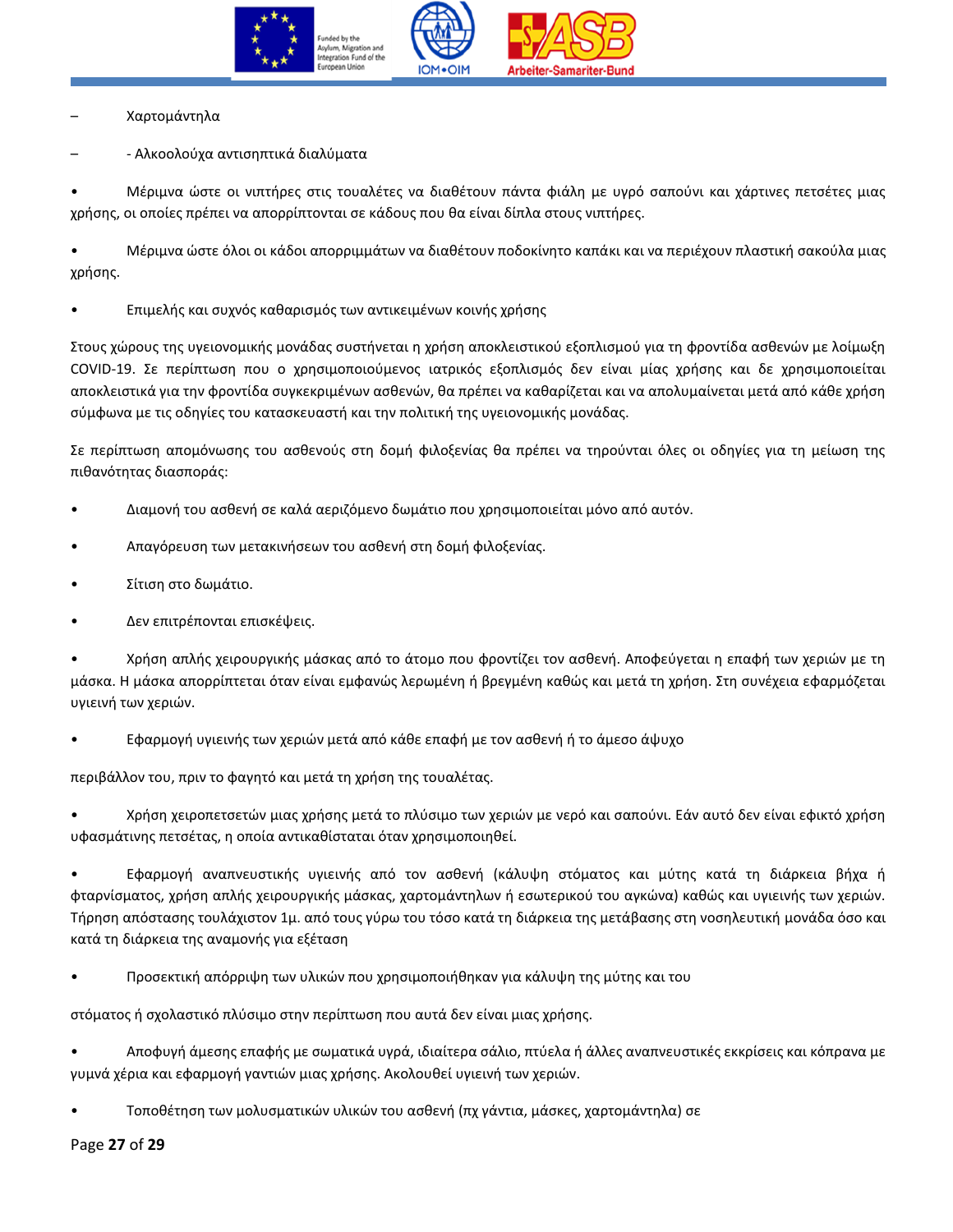

σακούλα που δένει μέσα στο δωμάτιο και εν συνεχεία θα μεταφέρονται στον στον κίτρινο κάδο (τύπου UN3291) μαζί με τα προστατευτικά μέσα που χρησιμοποιήθηκαν από το προσωπικό για να μπουν στον χώρο του ασθενούς.

• Αποφυγή επαφής με δυνητικά μολυσμένα αντικείμενα του ασθενή όπως πιάτα, ποτήρια,

μαχαιροπήρουνα, πετσέτες, σεντόνια, τα οποία μετά από σχολαστικό πλύσιμο επαναχρησιμοποιούνται.

• Καθαρισμός και απολύμανση επιφανειών και αντικειμένων στο δωμάτιο του ασθενούς

καθημερινά με κοινό απορρυπαντικό ή σαπούνι, ξέπλυμα και στη συνέχεια απολύμανση με διάλυμα οικιακής χλωρίνης σε αναλογία 1:10

• Καθαρισμός της τουαλέτας καθημερινά με το ίδιο διάλυμα.

• Τοποθέτηση λερωμένων ρούχων, πετσετών και κλινοσκεπασμάτων σε ξεχωριστό σάκο για τα άπλυτα με προσοχή, για αποφυγή επαφής με το δέρμα και τα ρούχα. Πλύσιμο στο πλυντήριο με κοινό οικιακό απορρυπαντικό σε υψηλή θερμοκρασία (600 C – 900 C) και καλό στέγνωμα.

• Τα σκεύη φαγητού των ασθενών να πλένονται ξεχωριστά των υπολοίπων ατόμων με ζεστό νερό και απορρυπαντικό από άτομο που φορά γάντια.

• Χρήση γαντιών και ρόμπας μιας χρήσης κατά τη διάρκεια καθαρισμού επιφανειών και αποκομιδής λερωμένων με σωματικά υγρά ρούχων, πετσετών και κλινοσκεπασμάτων. Ακολουθεί υγιεινή των χεριών.

• Παραμονή του ασθενή σε απομόνωση μέχρι την υποχώρηση των συμπτωμάτων και μετά από ιατρική εκτίμηση και αξιολόγηση.

• Όλα τα μέλη της δομής φιλοξενίας θεωρούνται στενές επαφές και παρακολουθούν την υγεία τους.

Επί του παρόντος, ο Παγκόσμιος Οργανισμός Υγείας συστήνει τη χρήση:

• 70% αλκοολικού διαλύματος για την απολύμανση μικρών επιφανειών (για παράδειγμα

επαναχρησιμοποιούμενου εξοπλισμού μεταξύ χρηστών (πχ. θερμόμετρα))

• Διαλύματα υποχλωριώδους νατρίου 0,5% (5000 ppm) για την απολύμανση επιφανειών.

Σχετικά με τον καθαρισμό ιματισμού και κλινοσκεπασμάτων ασθενών με COVID-19, οι υφιστάμενες διαδικασίες ασφαλούς συλλογής και πλύσης σε υψηλές θερμοκρασίες (60-90O) είναι κατάλληλες και θα πρέπει να ακολουθούνται. Υπενθυμίζεται ότι όλοι όσοι έρχονται σε επαφή με λερωμένα σεντόνια, κλινοσκεπάσματα, πετσέτες κ.λ.π., θα πρέπει να φορούν τα ενδεδειγμένα μέσα ατομικής προστασίας και να εφαρμόζουν την υγιεινή χεριών σε κάθε περίπτωση έκθεσης σε αίμα/βιολογικά υγρά και μετά την αφαίρεση του προστατευτικού εξοπλισμού. Επαναχρησιμοποιούμενες πλαστικές ποδιές και γενικότερα ΜΑΠ πολλαπλών χρήσεων, καθώς και επαναχρησιμοποιούμενα μέσα καθαρισμού (σφουγγαρίστρα, πανάκια, σφουγγάρ ανάκια, σφουγγάρια) θα πρέπει να πλένονται με νερό και σαπούνι και να απολυμαίνονται κατάλληλα (π.χ. με διάλυμα 0,5% υποχλωριώδους νατρίου) μετά από κάθε χρήση.

Για τον καλύτερο έλεγχο της διασποράς του ιού, η είσοδος στους θαλάμους των ασθενών με λοίμωξη COVID-19 πρέπει να γίνεται μόνο από το απαραίτητο προσωπικό. Το προσωπικό καθαριότητας πρέπει να φοράει κατάλληλο εξοπλισμό ατομικής προστασίας κατά την παραμονή του στο δωμάτιο. Ο εξοπλισμός ατομικής προστασίας πρέπει να απορρίπτεται αμέσως μετά την έξοδο από